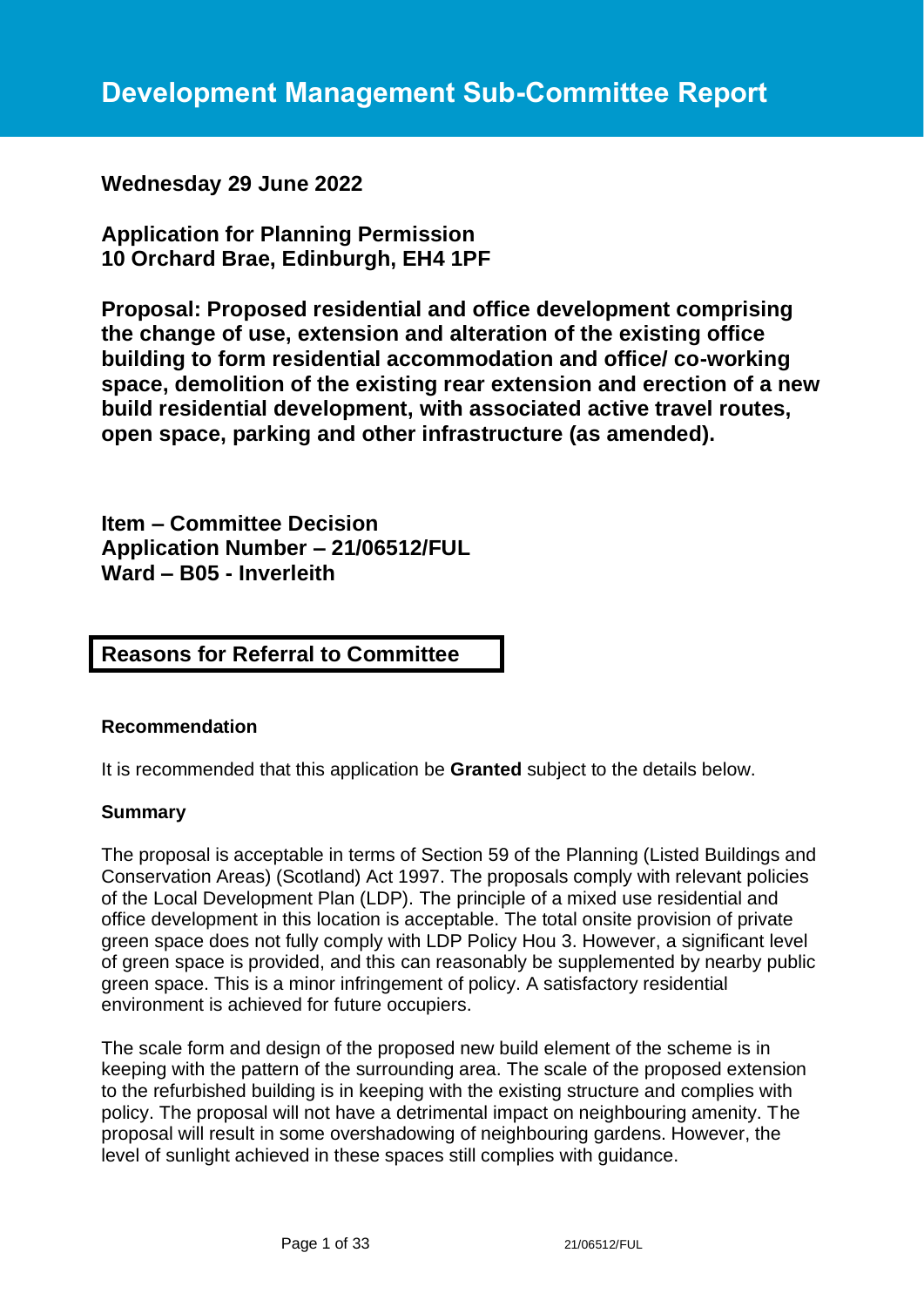Twenty five percent of the proposed residential units are to be affordable tenure and subject to compliance with conditions, the proposals are acceptable.

# **SECTION A – Application Background**

### **Site Description**

The site extends over approximately 0.845 hectares and is currently comprised of an existing unoccupied eight storey office building constructed in the 1960's (Finance House) fronting Orchard Brae, with a large five storey extension added in the 1970's to the rear. There are currently 166 car parking spaces at the lowest level of the existing building, accessed from Learmonth Gardens to the east.

The existing 1960's building directly faces Orchard Brae. The rear side of the site, mainly occupied by the 1970's extension, forms a dead end on both edges with Learmonth Crescent on the north-west and Learmonth Gardens on the south-east.

The surrounding context is mixed in terms of height, scale and architectural form. Building heights range from 1.5 to nine storeys in height. Orchard Brae House, a ninestorey office block to the south-west of the site is a dominant land mark in the area; however building heights surrounding the site typically range between three and sixstoreys.

To the south of the site a six-storey residential flat block is located on Learmonth Court. A six-storey block is also located to the north-west of the site on Orchard Brae Avenue. On Learmonth Crescent, the properties are predominantly formed by three storey terraced flats plus roof. Similarly, Learmonth Avenue also presents similar building heights but alternating with four storey residential blocks plus roof that face directly onto the application site.

There are listed buildings in the vicinity of the site although the majority of these are screened from view by intervening buildings. The B Listed Flora Stevenson Primary School and Schoolhouse, Comely Bank (LB30045) is located to the north of the site. The group B Listed 4-23 Comely Bank is located further to the north-east of the site. The A Listed Learmonth House at 25 Learmonth Terrace (LB29248) is located to the south of the site and the group B Listed 9-24 (inclusive numbers) Learmonth Terrace (LB29247) is further to the south-east. The B Listed Bristo Baptist Church (LB26758) and Dean Parish Church (LB47354) are located further to the south at Dean Path. There are also additional B Listed buildings at 35-40 (inclusive numbers) Buckingham Terrace, And 10a Belgrave Place (LB28406) and a C Listed building at 69 Dean Path, the Former Dean Cemetery Gate Lodge (LB51394). Further to the south south-west, there are A Listed buildings at Dean Cemetery including Gate Lodge, Boundary Walls and Gates (LB27924) and Stewart's Melville College, at 3 Queensferry Road (LB27967).

The site is not in a Conservation Area. The Edinburgh World Heritage Site Boundary, the Dean Conservation Area, the New Town Conservation Area, and the New Town Gardens Designed Landscape are all located further to the south of the site. The Inverleith Conservation Area is located further to the north-east.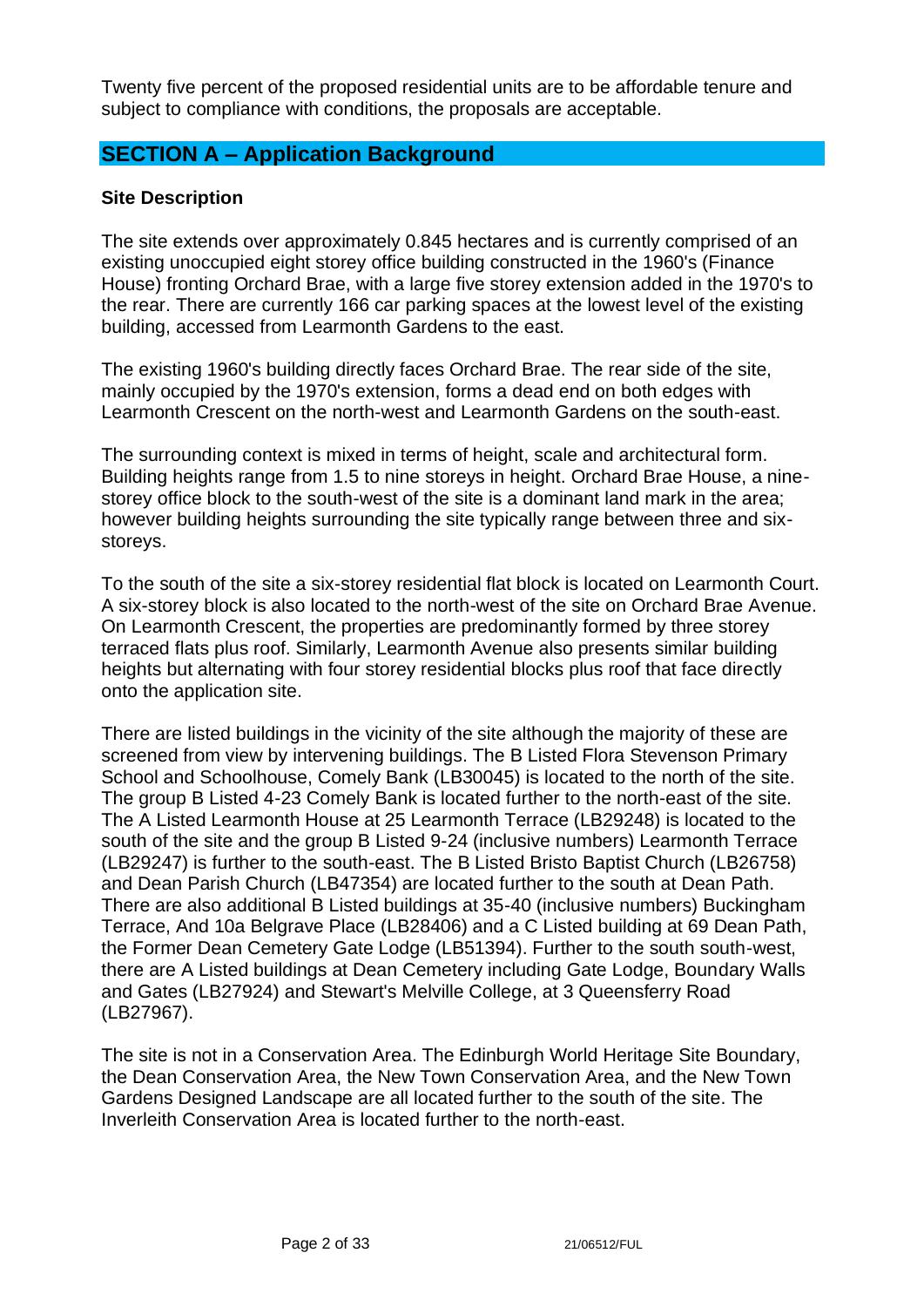### **Description of the Proposal**

The proposals are for the change of use and alteration of the eight-storey block and the demolition of the five storey 1970's extension to form a mixed use residential development comprising a mix of flats and duplexes with main door access. The development will be formed by 151 residential flats with associating landscaping and private amenity space.

The refurbished structure will provide space for 86 flats and 282 square metres (sqm.) of Class 4 office/co-working space. A new build residential building will replace the demolished 1970's extension. The new build 'L' shaped residential structure will range in height from three to five storeys and will provide 65 residential units. Thirty-eight units are proposed as affordable units. The total accommodation provided in both the refurbished and new build elements of the scheme is as follows:

Studio units - 4 (3%) One bed units - 33 (22%) Two bed units - 73 (48%) Three bed units - 10 (7%) Three bed (plus) units - 31 (21%)

The proposed refurbishment of the existing structure includes extensions to the north and south sides of the building. The proposed extension to the north will project an additional 11.1 metres from the existing building at its furthest extent and 7.3 metres at its least. The proposed extension to the south will project an additional 11.5 metres at its furthest extent and 7.5 metres at the lesser extent. The external finishing of the existing structure will include a combination of reconstituted stone and bronze toned metal cladding and detailing. The new build will be formed of white toned buff brick and bronze toned metal cladding. Both structures will have green roofs.

A range of private and communal green space is proposed. In total 2303 sqm. of the site will be covered by greenspace, including extensive green roof coverage on both the existing building and the new build element of the scheme. This represents twenty seven percent of the site. The construction of a new road is proposed, continuing Learmonth Crescent to the south and connecting it with the west side of Learmonth Gardens. The new road will be pedestrian friendly and access to vehicles will be limited to emergency services. The proposals introduce a new universally accessible east-west public footpath which will connect Learmonth Gardens with Orchard Brae. Landscape plans show that main entrances into both Finance House and the new build units to the east are fully accessible without the need for stairs.

Landscaping plans also include the introduction of public benches and informal timber play elements. The provision of a new path through the site, the demolition of the existing rear of the building and the formation of a new build structure will result in the loss of 34 trees. 37 new trees are proposed. New hedge and ornamental planting is also proposed. Existing security fencing will be removed at the lower level and a new 1.8 metre powder coated weld-mesh fence with climbers will be introduced.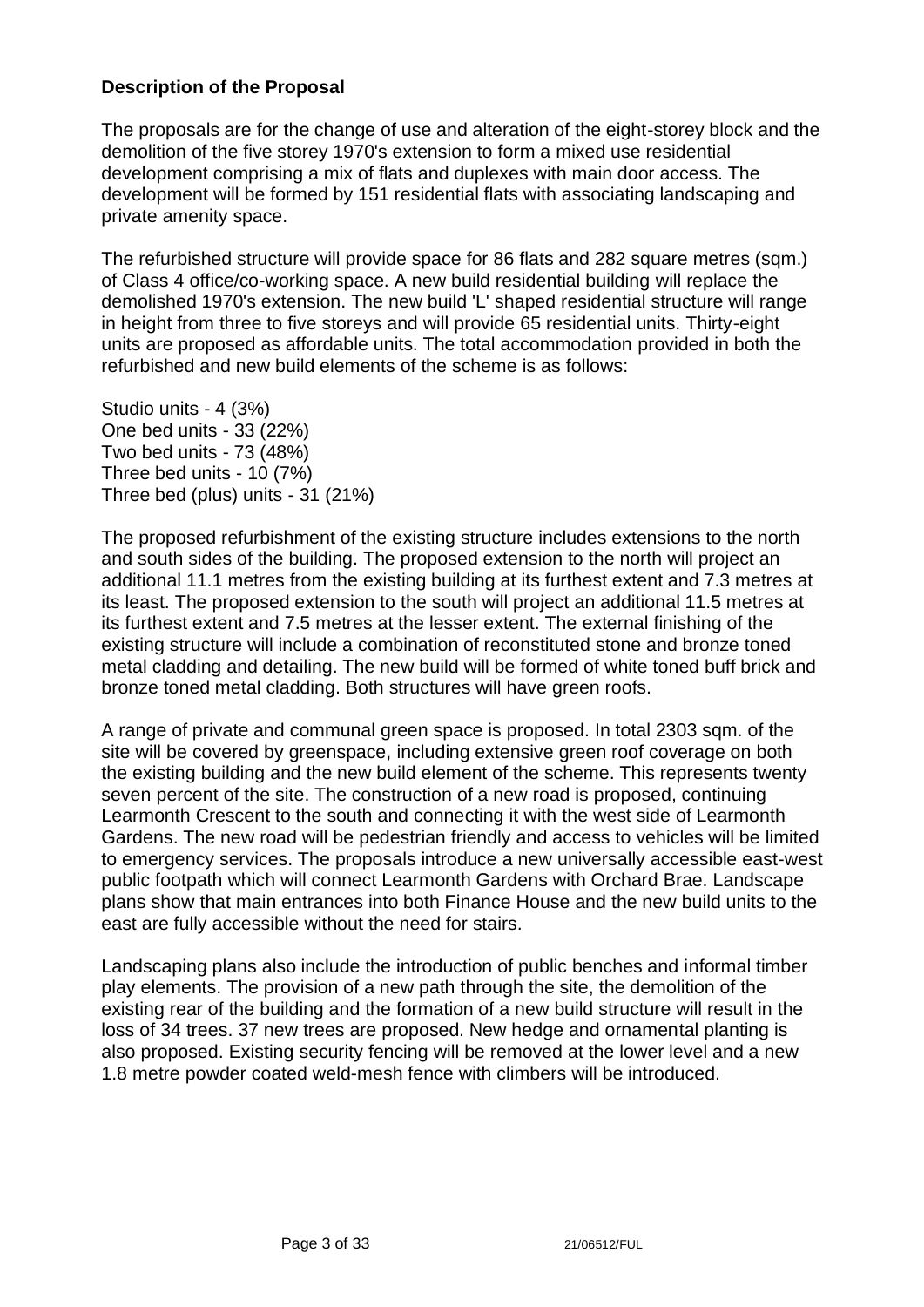A total of 32 car parking spaces are proposed. There are 22 spaces within an internal car park at basement level and 10 spaces externally. This includes three accessible parking spaces and seven spaces with EV charging points. Six motorcycle spaces are proposed along with 380 cycles spaces. Cycle spaces are comprised of a mix of two tier racks and Sheffield Stands. Two tier racks will provide space for 302 standard bikes, whilst the Sheffield stands will provide spaces for 56 standard bikes and 22 nonstandard bikes.

# **Supporting Information**

- − Air Quality Report
- − Bat Survey
- − Drainage Strategy and Surface Water Management Plan
- − Energy Strategy
- − Landscape Maintenance and Management Schedule
- − Transport Statement
- − Noise Impact Assessment
- − Planning Statement
- − Pre-Application Consultation Report
- − Preliminary Ecological Assessment
- − Solar Shading and Daylight Study
- − Tree Survey
- − Design and Access Statement
- − Visual Impact Assessment
- − Site Investigation Report
- − 3D Visualisations

# **Amended Scheme**

The proposal has been amended to reduce the height of the northern extension by two storeys in response to adjacent neighbouring buildings. The revised scheme also removes one storey from Block E of the proposed new build element of the scheme. The revised proposal reduces the number of residential units by three to 151. The proposed scheme removes the proposed use of vertical bike stands and removes surface car parking from the principal elevation and introduces new landscaping.

# **Relevant Site History**

21/05926/SCR 10 Orchard Brae **Edinburgh** EH4 1PF Request for EIA Screening Opinion in respect of Proposed Residential and Office Development. EIA Not Required 1 December 2021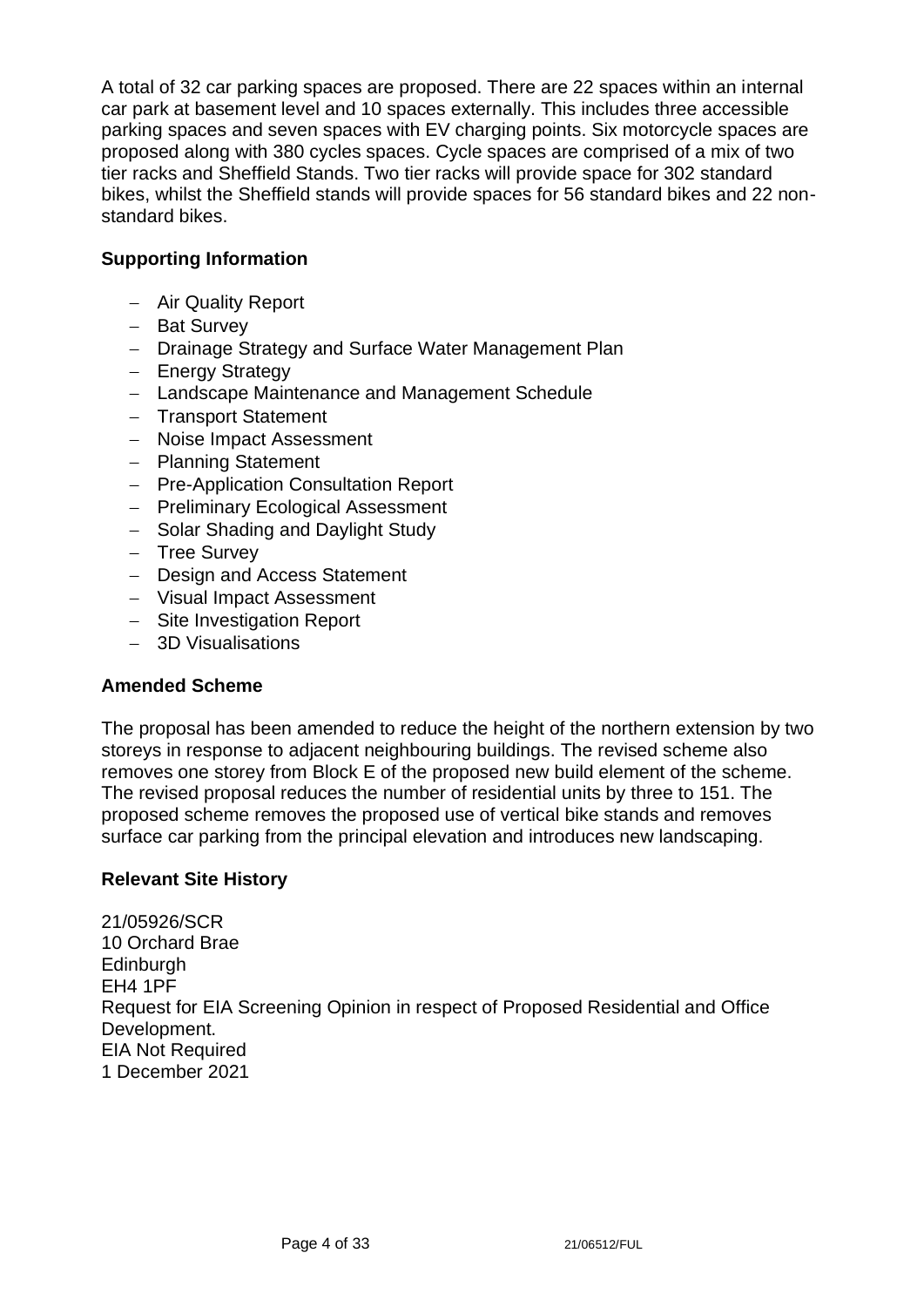### **Pre-Application process**

Pre-application discussions took place on this application.

#### **Consultation Engagement**

Environmental Protection

Transportation Planning

Flood Planning

Affordable Housing

Refer to Appendix 1 for a summary of the consultation response.

#### **Publicity and Public Engagement**

**Date of Neighbour Notification:** 21 December 2021 **Date of Renotification of Neighbour Notification:** Not Applicable **Press Publication Date(s):** Not Applicable; **Site Notices Date(s):** Not Applicable; **Number of Contributors: 90**

### **Section B - Assessment**

#### **Determining Issues**

Due to the proposals relating to a listed building(s), this report will first consider the proposals in terms of Section 59 of the Planning (Listed Buildings and Conservation Areas) (Scotland) Act 1997:

- − Is there a strong presumption against granting planning permission due to the development harming the listed building or its setting?
- − If the strong presumption against granting planning permission is engaged, are there any significant public interest advantages of the development which can only be delivered at the scheme's proposed location that are sufficient to outweigh it?

This report will then consider the proposed development under Sections 25 and 37 of the Town and Country Planning (Scotland) Act 1997 (the 1997 Act):

Do the proposals comply with the development plan?

If the proposals do comply with the development plan, are there any compelling material considerations for not approving them?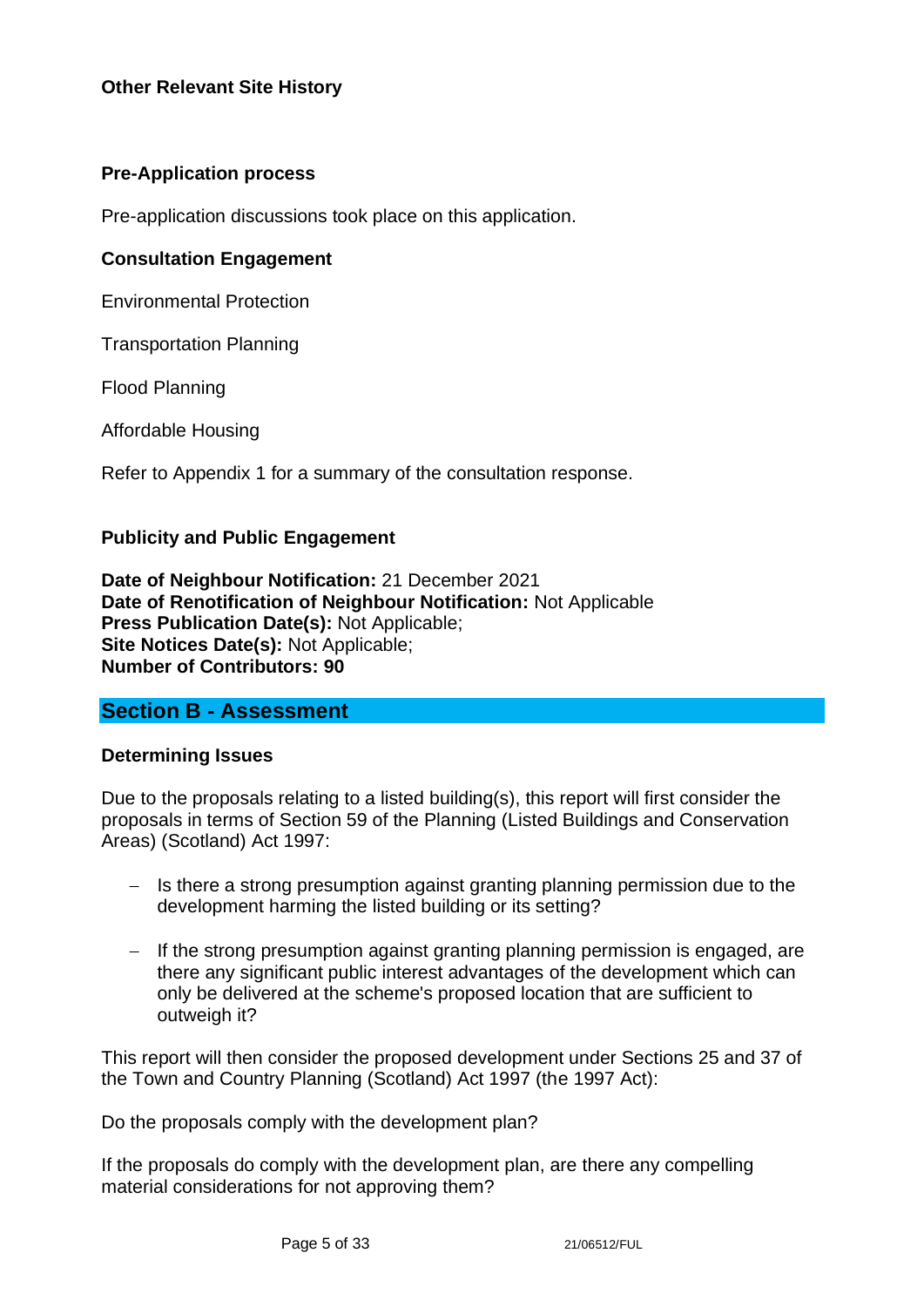If the proposals do not comply with the development plan, are there any compelling material considerations for approving them?

In the assessment of material considerations this report will consider:

- − the Scottish Planning Policy presumption in favour of sustainable development, which is a significant material consideration due to the development plan being over 5 years old;
- − equalities and human rights;
- − public representations and
- − any other identified material considerations.

# **Assessment**

To address these determining issues, it needs to be considered whether:

# **a) The proposals harm the listed building and its setting?**

The following HES guidance is relevant in the determination of this application:

− Managing Change in the Historic Environment: Setting

The nearest listed building is 25 Learmonth Terrace which is located 200 metres to the south of the site but is screened by several buildings. Given the distance of the site from any surrounding listed buildings and the level of screening provided by existing buildings the proposed development will not have an impact on the immediate immediate setting of any listed building. A Visual Impact Assessment has also considered the impact of the proposed development on more distant views. The proposed development will not interrupt or impact on planned or established views and vistas. This is discussed in more detail in section (b) and (c).

The proposal will not impact the setting of any listed buildings.

# **Conclusion in relation to the listed building**

The proposal is acceptable in terms of Section 59 of the Planning (Listed Buildings and Conservation Areas) (Scotland) Act 1997.

# **b) The proposals harm the character or appearance of the conservation area?**

The Dean Conservation area is located to the south of the application site. The Dean Conservation Area Character Appraisal emphasises the distinctive village character of the streetscape within Dean Village, the heritage of high-quality buildings, the limited range of building materials, the predominance of residential uses, and the importance of the Water of Leith and its corridor.

A Visual Impact Assessment was undertaken to consider the potential impact of the development on views across the city. Viewpoint 5 shows the proposed development from Inverleith Park. This viewpoint offers a panoramic view of the city with important views of St Marys Church and the spires of Stewart Melville College which is within the Dean Conservation Area.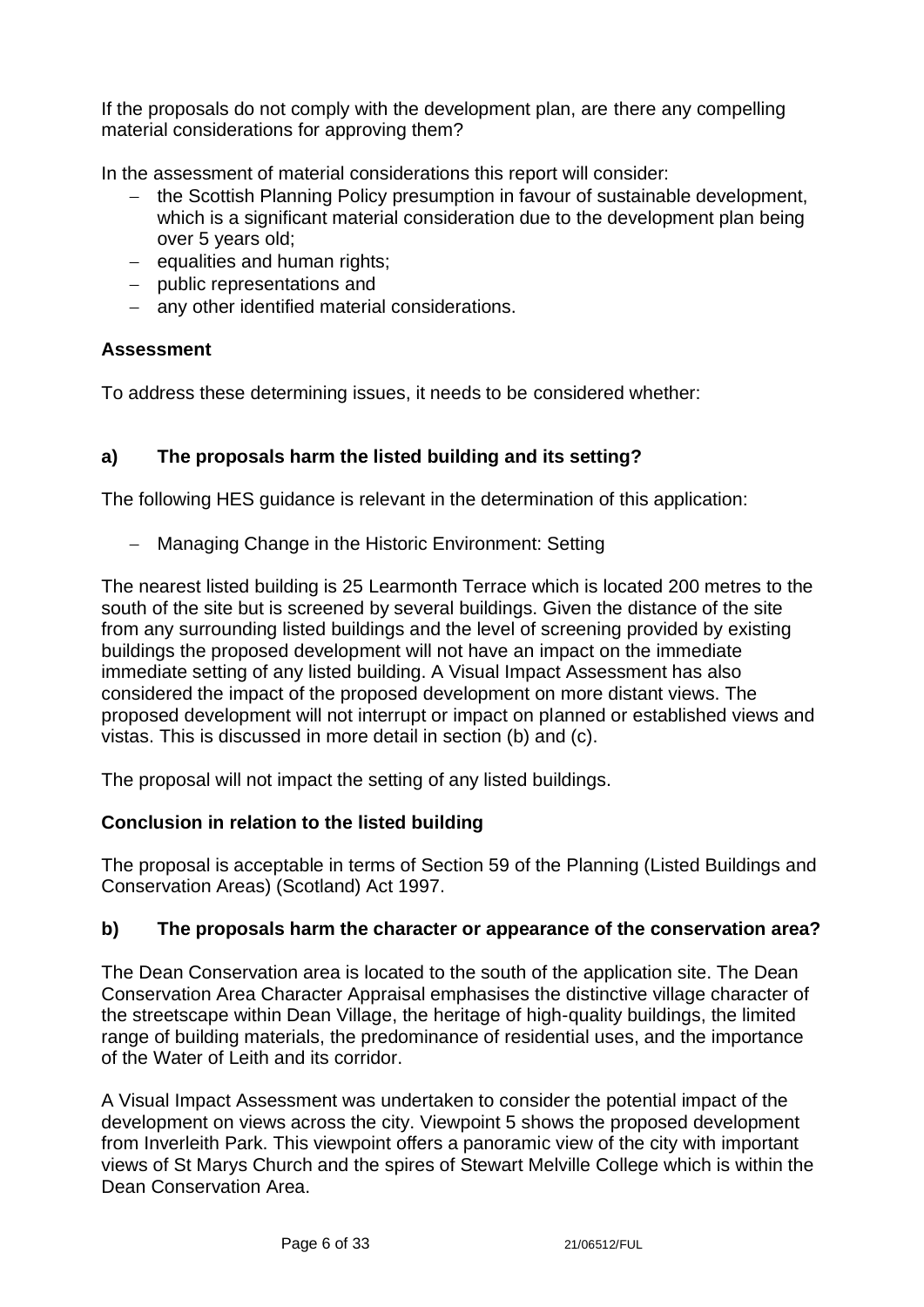Although the proposal includes an extension to the roof of the existing building, the height of the building remains consistent with the current height. The visual impact will be limited due to the muted bronze tone of the proposed roof profile. The spires of Stewart Melville will remain visible and the impact minimal. The Proposal will not have a detrimental impact on the setting of the Dean Conservation Area.

The New Town Conservation Area is also located to the south of the application site. The New Town Conservation Area Character Appraisal states that the area is typified by the formal plan layout, spacious stone built terraces, broad streets and an overall classical elegance. The buildings are of a generally consistent three storey and basement scale, with some four storey corner and central pavilions. As noted above, the proposed alterations to the existing building remain consistent with the current height of the building. The proposed development will be screened from the Conservation Area boundary by adjacent neighbouring buildings. The proposal will not impact the New Town Conservation Area.

# **Conclusion in relation to the conservation area**

The proposal will not have a detrimental impact on the Dean or New Town Conservation Areas and is acceptable in this regard.

### **c) The proposals comply with the development plan?**

The Development Plan comprises the Strategic and Local Development Plans. The relevant Edinburgh Local Development Plan 2016 (LDP) policies to be considered are:

- − LDP Design Policies Des 1, Des 4, Des 5, Des 6, Des 7, Des 8, Des 12
- − LDP Housing Policies Hou 1, Hou 2, Hou 3, Hou 4, Hou 5, Hou 6
- − LDP Environment Policies Env 6, Env 9, Env 12, Env 16, Env 21, Env 22
- − LDP Transport Policies Tra 2 and Tra 3
- − LDP Employment Policy Emp 9
- − LDP Delivery Policy Del 1

The non-statutory Edinburgh Design Guidance is a material consideration that is relevant when considering the above policies as is the New Town Conservation Area Character Appraisal and the Dean Conservation Area Character Appraisal. Supplementary Guidance set out in City of Edinburgh Council's Developer Contributions and Infrastructure Delivery is also a material consideration.

#### Impact on Conservation Areas

LDP Policy Env 6 - Conservation Areas - Development states that development within a conservation area or affecting its setting will be permitted which preserves or enhances the special character or appearance of the conservation area and is consistent with the relevant conservation area character appraisal.

The potential impact of the proposed development on the setting of the Dean and New Town Conservation Areas has been considered in section (a) above. The proposal will not have a detrimental impact on the setting of neighbouring conservation areas. The proposal complies with Env 6.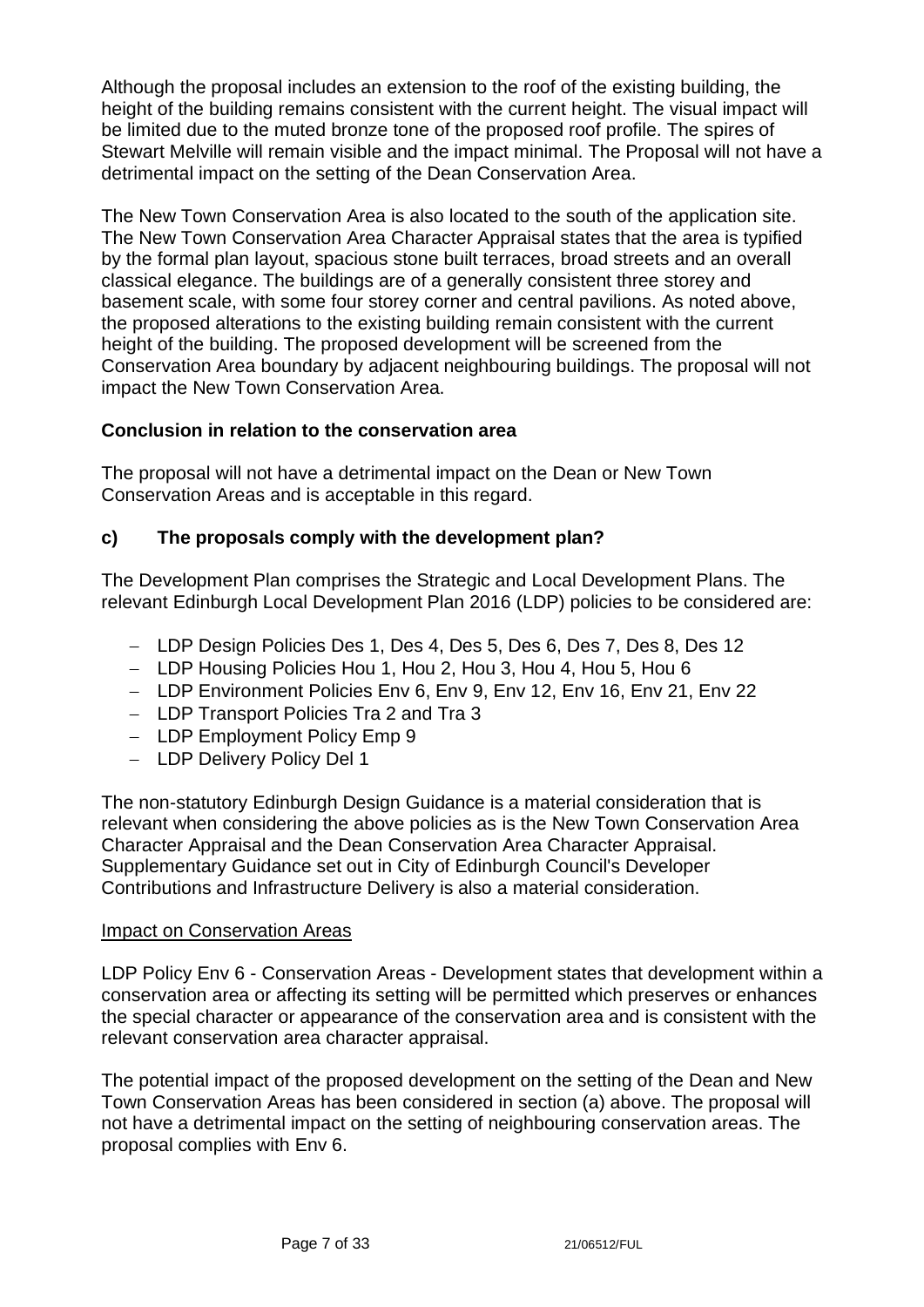### Principle

Policy Hou 1 (Housing Development) of the adopted Edinburgh Local Development Plan (LDP) states that priority will be given to the delivery of the housing land supply and relevant infrastructure on suitable sites in the urban area, provided proposals are compatible with other policies in the plan. The application site is defined as being part of the urban area in the adopted LDP. The principle of residential development at the site is therefore acceptable as long as the proposals are compatible with other policies in the plan.

LDP Policy Emp 9 (Employment Sites and Premises) supports the redevelopment of premises in the urban area for uses other than business provided that the introduction of non-employment uses will not prejudice or inhibit the activities of any nearby employment use and the proposal will contribute to the comprehensive regeneration and improvement of the wider areas. In this instance the proposal will make use of a vacant building and introduce a mixed-use residential development in an area which is predominantly residential. The proposal will not inhibit surrounding commercial uses. The proposal complies with Policy Emp 9.

Policy Hou 5 (Conversion to Housing) of the Edinburgh Local Development Plan (LDP) states that planning permission will be granted for the change of use of existing buildings in non-residential use to housing provided that a satisfactory residential environment can be achieved; housing would be compatible with nearby uses; appropriate open space, amenity and car and cycle parking standards are met; and the change of use is acceptable having regard to other policies in the plan. These are assessed below:

#### *Residential amenity and open space*

Policy Des 5 Development Design (Amenity) states that planning permission will be granted for development that ensures future occupiers have acceptable levels of amenity in relation to noise, daylight, sunlight, privacy or immediate outlook.

LDP Policy Hou 3 (Private Green Space in Housing Development) states that planning permission will be granted for development which makes adequate provision for green space to meet the needs of future residents.

The Edinburgh Design Guidance sets out minimum internal floorspace requirements for new residential development and guidance in relation to sunlight, daylight and privacy expectations.

All proposed residential units meet or exceed the minimum internal floorspace requirements set out in Edinburgh Design Guidance (EDG) with the exception of three one bed units. The minimum internal floor area recommended for one bed flats is 52 square metres. In this case three of the one bed units will have an internal floor area of fifty square metres. To increase these to make them compliant would result in the loss of space required to accommodate the low carbon heating comprised in the air source heat pump rooms. On balance a minor infringement of guidance is acceptable. Ninety of the one 151 units are shown as dual aspect. This exceeds the 50% recommendation set out in EDG. A daylighting assessment provided in support of the application shows that all proposed residential units will receive adequate levels of daylight in line with recommendations set out in guidance.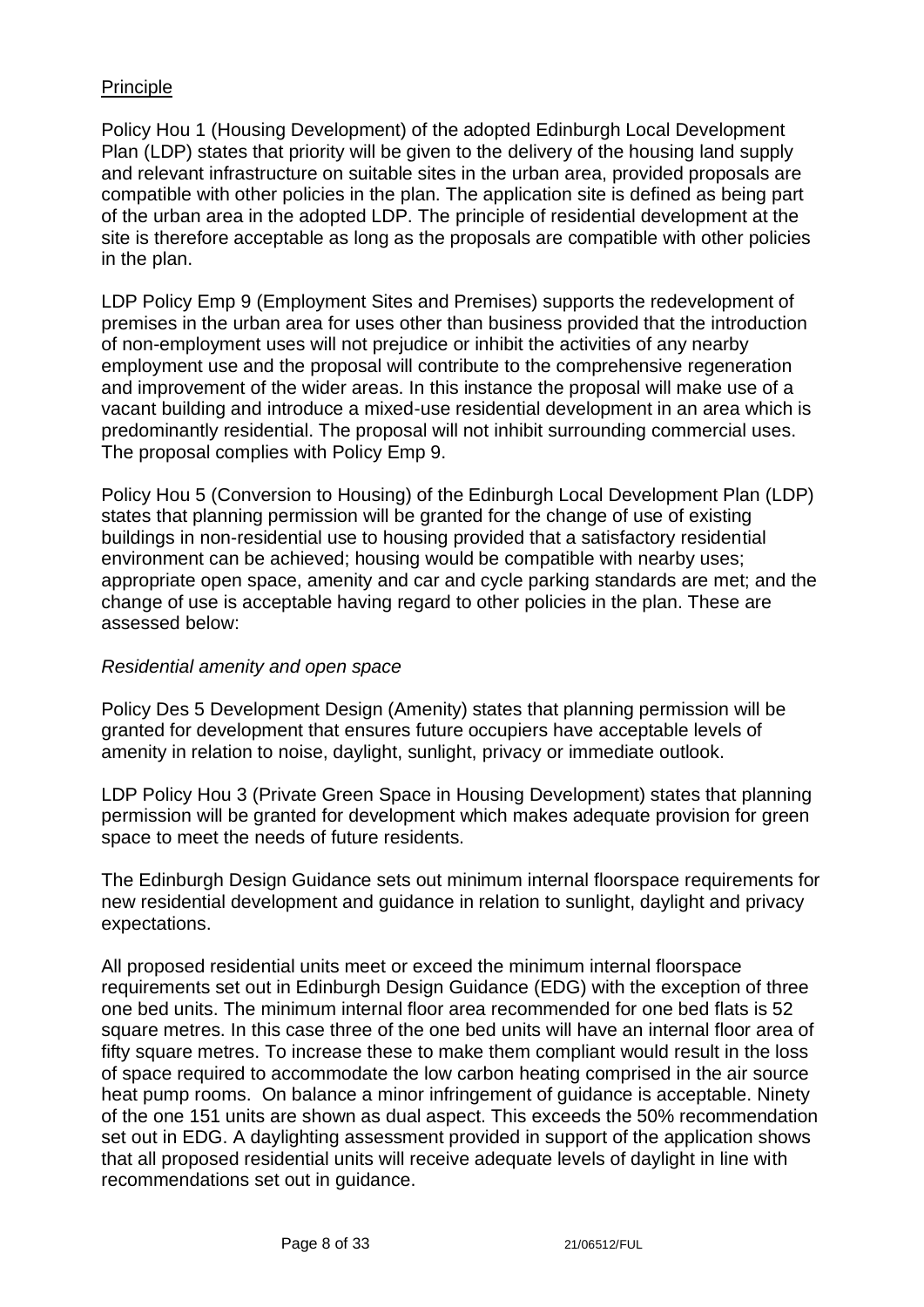In total 27% of the site is to be covered by green space with a combination of rain garden planting, private gardens and communal space. Policy Hou 3 requires a provision of 10 sqm. of communal space per flat. For a 151 flat development this would equate to 1510 sqm. Fifty-three of the proposed residential units will have access to private gardens, a private terrace or a balcony. This leaves 98 units fully reliant on communal provision. The proposal includes approximately 605 sqm. of communal green space and 213 sqm. of space linked to communal terraces within both the refurbished building and the new build. This falls short of the 10 sqm requirement. It is possible that the level of useable greenspace could be increased but this would potentially result in the loss of tree planting and wider rain garden planting to the detriment of the scheme as a whole.

On site communal green space can reasonably be supplemented with open space available at Inverleith Park which is an eight to ten minute walk from the site. A minor infringement of Policy Hou 3 is acceptable in this instance.

The applicant has provided details relating to waste management. A waste management strategy must be agreed with CEC Waste Services.

The proposal will provide a satisfactory residential environment for future residents.

#### *Nearby uses*

The surrounding area is residential with a mix of commercial uses. The proposed residential use will be compatible with this character.

#### *Car and Cycle parking*

Policies Tra 2 (Car Parking) and Tra 3 (Cycle Parking) of the LDP sets out the requirement for private car and cycle parking. A total of 348 cycle spaces are required for the proposed residential development and three spaces are required for the office. The proposal includes 380 cycle spaces in total. This includes the use of Sheffield and two-tier racks. The scheme originally included semi-vertical racks but this element has been removed from the amended scheme. Edinburgh Street Design Guidance recommends a maximum of 80 % of cycle parking is covered by one type. In this case two tier racks represent 79 % of the cycle parking provided. Sheffield racks make up the rest of the cycle parking provided. Six percent of the cycle parking will accommodate non-standard bikes. Guidance on cycle parking states that the use of two tier racks is appropriate where space is limited and sites are constrained. The guidance recommends a 50/50 split of two tier racks combined with other forms of parking. As two tier racks represent 79 % of the cycle parking proposed, this is an infringement of the guidance. Approximately two thirds of the basement level is given over to car and cycle parking with external cycle stores also part of the scheme. Meeting the significant level of cycle parking required with Sheffield racks would potentially result in a loss of up to eight residential units or the further loss of external amenity space. Given the limited space on site, an infringement of the guidance is appropriate in this instance.

Six motorcycle spaces are provided and 32 car parking spaces. The Roads Authority has confirmed that the level of car parking provision is acceptable given the accessibility of the site by public transport. Three accessible parking spaces are provided and seven space have EV charging points.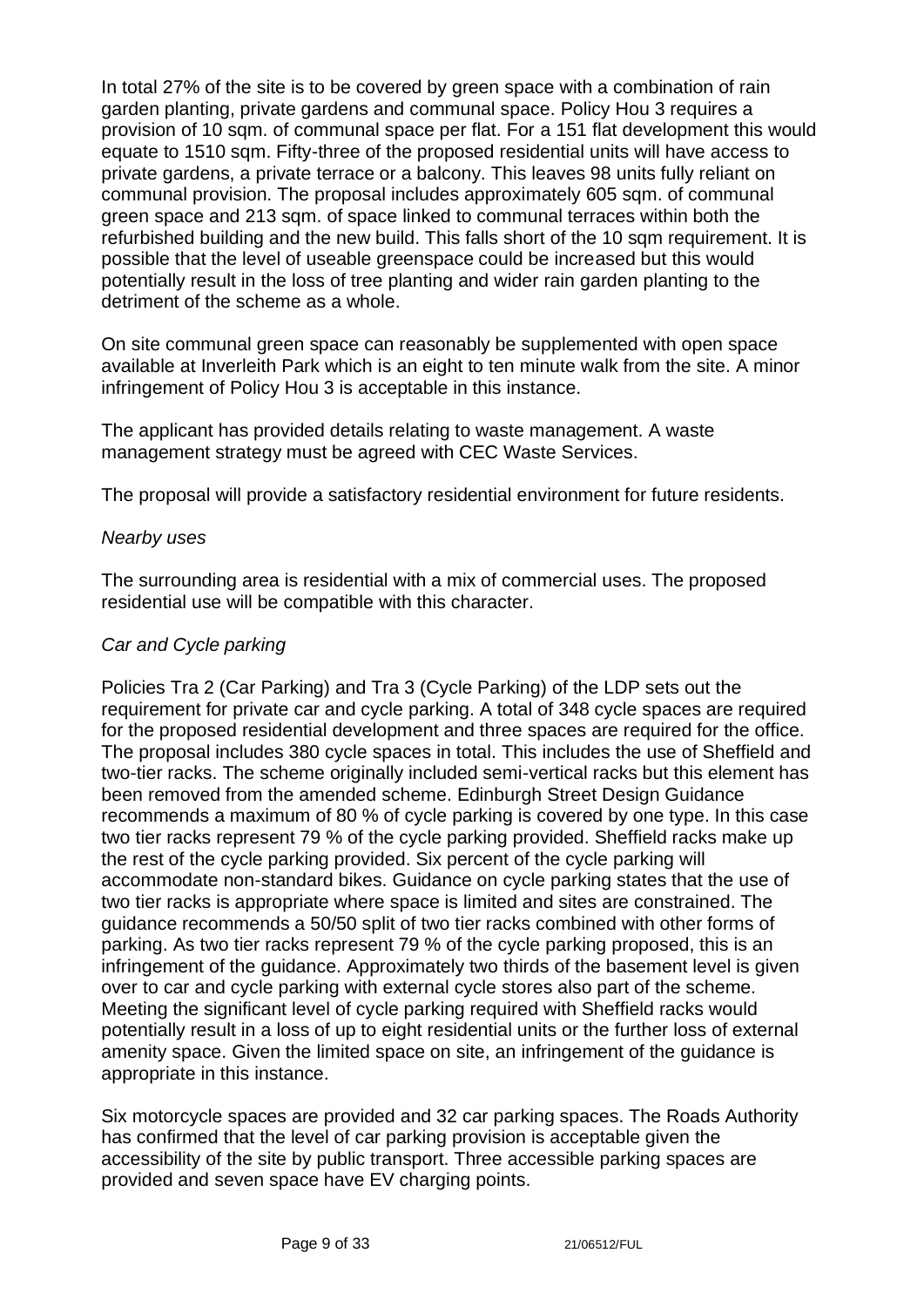The Roads Authority has confirmed that the level of parking provided complies with Policy Tra 2 and Tra 3. The Roads Authority raised no objection in relation to road safety and have not requested any network upgrades to support the proposed development.

The proposals comply with policy Hou 5, Tra 2 and Tra 3.

#### *Density and Housing Mix*

LDP Policy Hou 2 states out that the Council will seek a mix of house types and sizes where practical to meet a range of housing needs, including those of families, older people and people with special needs. Policy advises this will have regard to the character of the surrounding area and accessibility.

LDP Policy Hou 4 - Housing Density, states the Council will seek an appropriate density of development on each site having regard to its characteristics and those of the surrounding area; the need to create an attractive residential environment and safeguard living conditions within the development; the accessibility of the site includes access to public transport and the need to encourage and support the provision of local facilities necessary to high quality urban living.

Policy Hou 6 states that planning permission for residential development, including conversions, consisting of 12 or more units should include provision for affordable housing amounting to 25% of the total number of units proposed. For proposals of 20 or more dwellings, the provision should normally be on-site.

The proposal does not include a mix of house types. All units will be provided within flatted blocks. However, the scheme does propose main door duplexes as well as standard flats. A range of sizes are also proposed within the scheme ranging from studio apartments and 1-bed, 2-bed and 3-bedroom units. Twenty-three percent of the proposed units exceed 91 sqm. which exceeds the 20 % recommended in EDG. The proposed units will therefore be capable of catering for a range of housing needs.

The size of the site is 0.845ha and the proposal is for 151 dwellings. This constitutes a density of 177 dwellings per hectare, which is typically described as a high density. The surrounding area is relatively high density with a number of tenements neighbouring the site. Historic tenemental developments such as those in Gorgie achieve densities of 288 dwellings per hectare. 177 dwellings per hectare in a city location is reasonable.

High density development helps Edinburgh be a compact and vibrant city. The density is considered appropriate to the immediate site conditions and to the neighbourhood. It meets the Council's expectations in relation to issues of open space, impact on landscape character, unit mix, daylight, sunlight, privacy, outlook, car parking requirements, waste management and the design and site layout of the development itself. This indicates that the proposed density is appropriate.

The applicant has made a commitment to provide 25% on site affordable housing which represents 39 units in this case. The mix proposed is comparable to the market housing being provided across the site.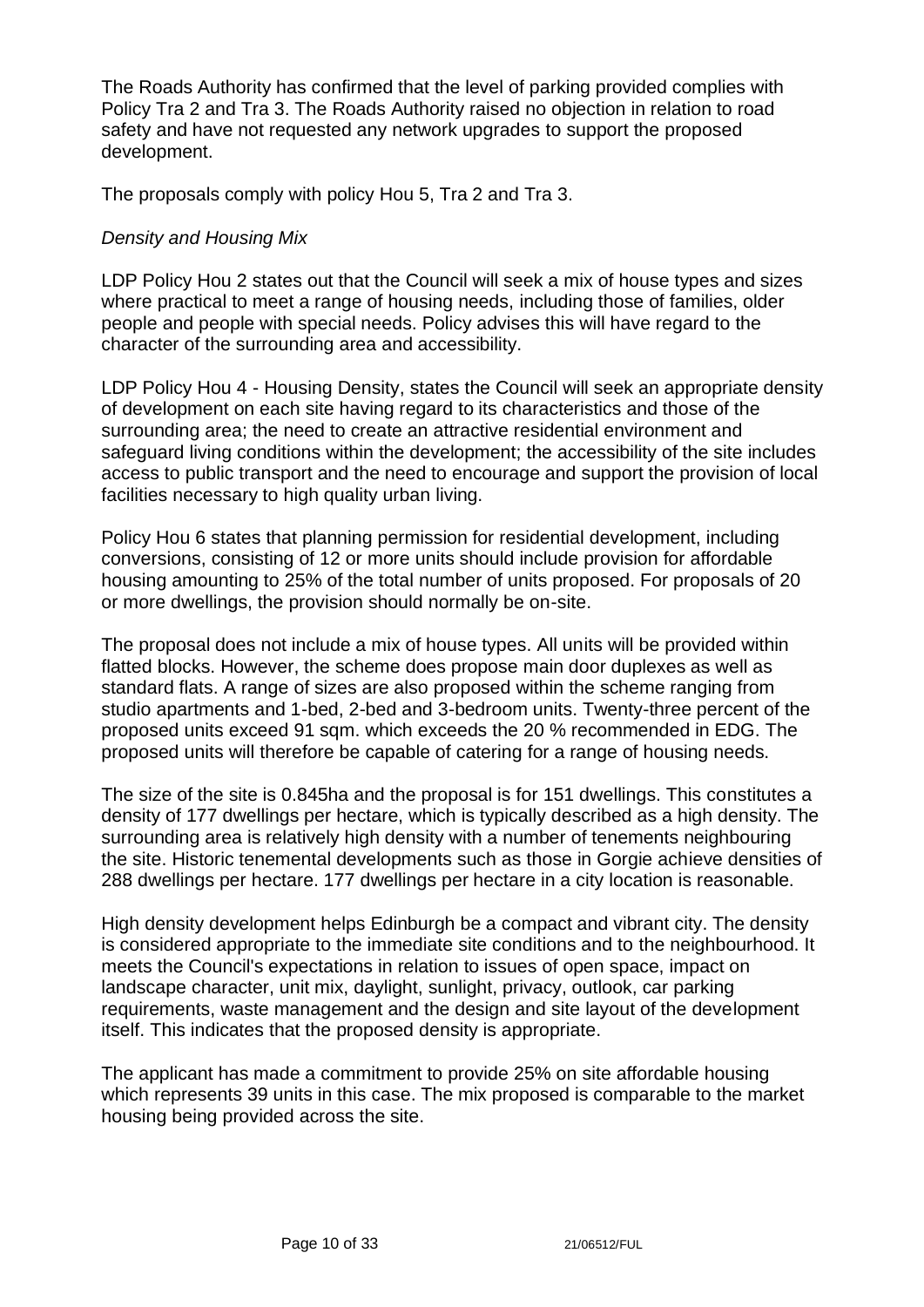The Council aims to secure 70% of new onsite housing for social rent and the applicant has entered into an early dialogue with the Council and three RSLs regarding the mix, which is likely to consist of a majority of social rent and some mid-market rent. This element of the scheme will be secured by a Section 75 Legal Agreement.

#### Scale, Form and Design

LDP Policy Des 1 - Design Quality and Context, states that planning permission will be granted for development where it is demonstrated that the proposal will create or contribute towards a sense of place. Design should be based on an overall design concept that draws upon positive characteristics of the surrounding area. Planning Permission will not be granted for poor quality or inappropriate design of for proposals that would be damaging to the character or appearance of the area around it.

LDP Policy Des 4 - Development Design - Impact on Setting, notes that where surrounding development is fragmented or poor quality, development proposals should help repair urban fabric, establish model forms of development and generate coherence and distinctiveness, i.e. a sense of place. These requirements are further reinforced through the Edinburgh Design Guidance.

LDP Policy Des 7 - Layout Design - supports development which takes a comprehensive and integrated approach to the layout of buildings streets open spaces, public paths and SUDs features. Layouts should encourage cycling and walking, promote safe access throughout the site and have regard for the needs of people with limited mobility.

LDP Policy Des 8 - Public Realm and Landscape Design - states that planning permission will be granted for development where all external spaces, and features, including streets, footpaths, civic spaces, green spaces boundary treatments and public art have been designed as an integral part of the scheme as a whole.

LDP Policy Des 12 - Alterations and Extensions states planning permission will be granted for alterations and extensions to existing buildings which in their design and form, choice of materials and positioning are compatible with the character of the existing building and will not be detrimental to neighbourhood amenity and character.

The Edinburgh Design Guidance establishes keys aims for new development including:- the need to have a positive impact on the immediate surroundings; the wider environment; landscape and views, through its height and form; scale and proportions; materials and detailing; positioning of buildings on the site, integration of ancillary facilities; and the health and amenity of occupiers.

#### *Layout, Scale, Form and Design*

Although visually prominent, the existing 1960s building and 1970s extension do not make a positive contribution to the area. The external finish is not in keeping with the wider area and the ribbon windows of the main block sit awkwardly against the slope of the road. The existing massing further detracts from the area by creating dead ends which are fenced off at Learmonth Crescent and Learmonth Gardens.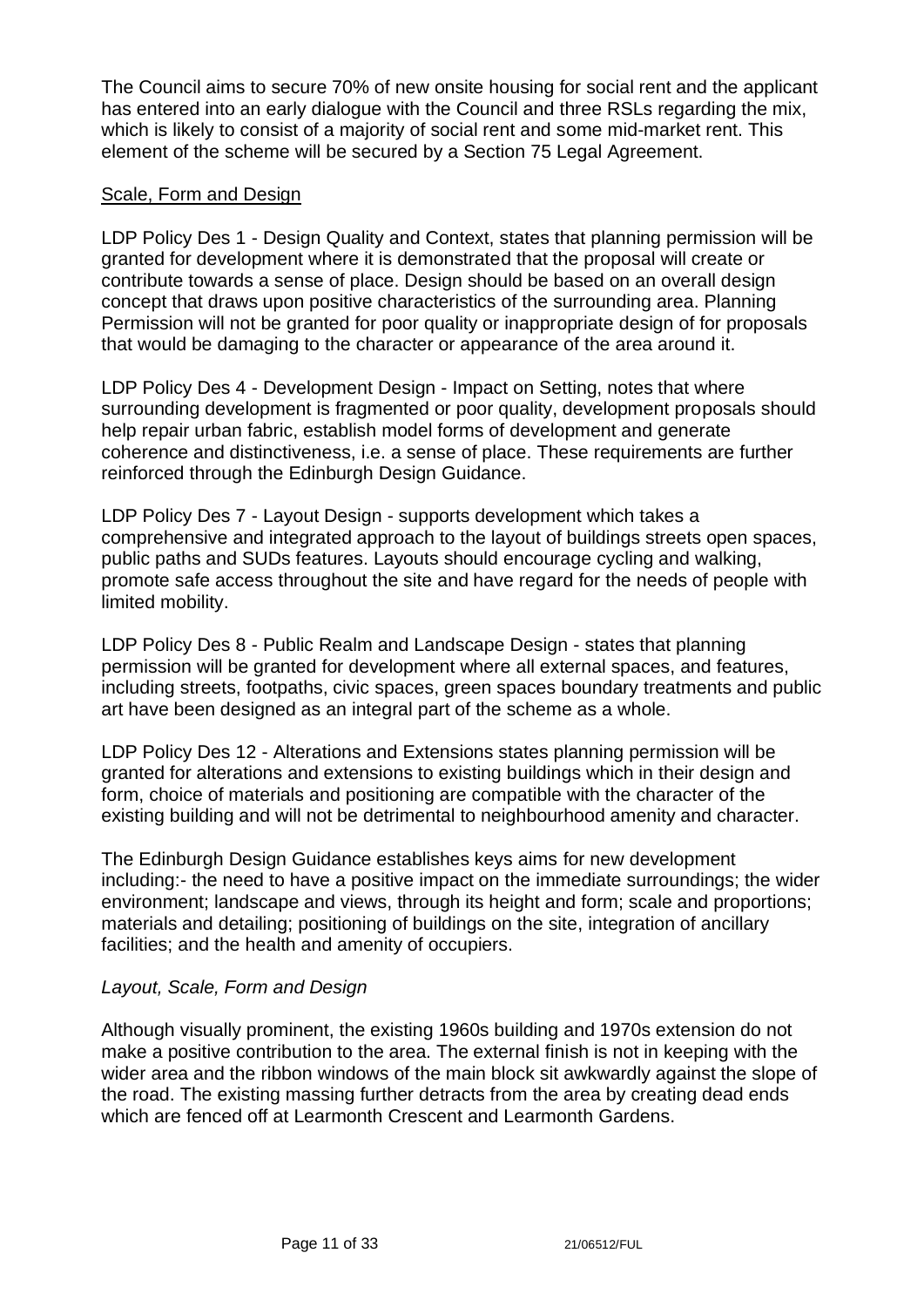Ground levels make an architectural response to the area complex, as any building must respond to a range of building heights. There is 6.75 metre level difference from Queensferry Road to the south of the site and Learmonth Crescent to the north. Proposed development must respond to surrounding built forms to the south and west which are typically higher, ranging from four to nine storeys. To the north and east buildings on Learmonth Crescent and Learmonth Gardens are typically three to four storeys.

The proposal seeks to address these issues in a number of ways. First, through the demolition of the existing 1970s rear extension and the construction of a new 'L' shaped building which will in effect connect Learmonth Crescent and Learmonth Gardens. Owing to its scale and proportion the existing 1970s building does not integrate successfully with the buildings within Learmonth Crescent. The removal of the existing building, carpark and delivery yard to the rear represents a gain for Learmonth Crescent. The introduction of new townhouses, continuing the line of the existing street and progressively stepping up in height responds well to the existing pattern of the street. The use of buff brick and metal cladding represents an attractive, modern response to the area.

The introduction of private, semi-private and public greenspace represents a vast improvement. Space which is currently dominated by a car park and fenced off delivery yard will be replaced by high quality green space, tree planting and informal play equipment. The removal of the existing building will also significantly improve the level of sunlight to the west elevation of Learmonth Crescent. The proposals introduce a new north-south route through the site and a universally accessible east-west public route with a gradient of 1:21. This will offer direct access to public transport on Orchard Brae and Queensferry Road and significantly improve the permeability of the site for all users. All ground floor levels through the site will be fully accessible without the need for stairs. Coloured concrete blocks will differentiate vehicle and mixed surfaces whilst pedestrian only sections will be defined using large format pavers. Hedge and tree planting will help define private and semi-private spaces whilst offering a degree of privacy screening.

Movement through the site has been considered in great detail and has driven the landscaping plans. The increase in permeability through the site provides continuity and a sense of connection between the two previously unconnected streets. This is a significant positive gain for the wider area.

This element of the scheme complies with LDP Policies Des 1, Des 4 and Des 7 and Des 8.

The existing 1960s building which fronts Orchard Brae is retained and the frame reclad. The new scheme will introduce a new facade with a less horizontal expression. The existing top storey of the building is to be removed and replaced with a recessed single storey equivalent finished in bronze metal cladding. The overall height of the building will remain unchanged, though new rooftop extension will increase the mass of the building. The extension of the northern end of the building has been amended to respond to the three storey tenements on Learmonth Crescent, stepping down in response to the neighbouring building. Drawings show the height of the northern end of the building will not be increased. The extension of the southern end of the building will increase the height of this part of the building by 3.9 metres. However, this remains in keeping with the height of the six storey tenement to the south of the site on Learmonth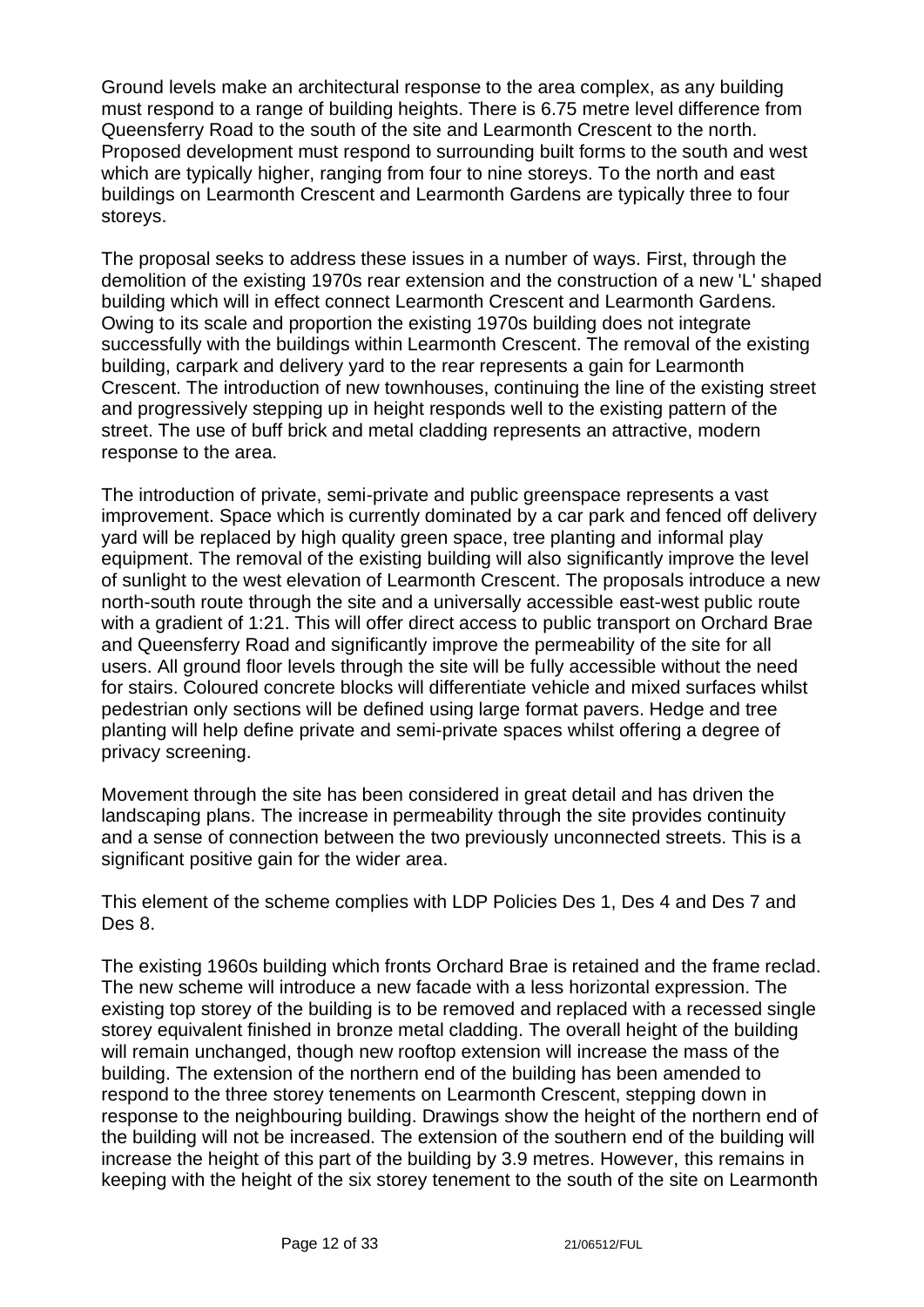Court due to a significant difference in ground levels. The proposed height of the building remains consistent with the existing building, the recladding of the building will improve the appearance of the site. This element of the proposal complies with LDP Policy Des 12.

#### *Views*

The nearest listed building is 25 Learmonth Terrace which is located 200 metres to the south of the site but is screened by several buildings. The proposal will not impact the setting of any listed buildings. Although the overall height of the existing 1960s building will remain unchanged, alterations to the roof will add more mass to the building. The proposed north and east extensions will also increase the prominence of the building from local viewpoints. Accordingly, the applicant has undertaken a visual impact assessment to demonstrate the impact of the proposal on key views.

The Visual Impact Assessment considered thirteen key views from across the city. Distant views of the site from Calton Hill, Salisbury Crags and Edinburgh Castle demonstrated that proposed changes to the building would not be noticeable. Viewpoint 5 which shows the proposed development from Inverleith Park shows that proposed alterations to the roof will be noticeable from this location. This viewpoint offers a panoramic view of the city with important views of St Marys Church and the spires of Stewart Melville College. Although the proposal includes an extension to the roof of the existing building, the height of the building remains consistent with the current height. The visual impact will be limited due to the muted bronze tone of the proposed roof profile. The spires of Stewart Melville will remain visible and the impact minimal. On balance the proposal will not have a detrimental impact on any protect views identified within Edinburgh Design Guidance.

A series of local views have also been considered. The removal of the 1970s extension will have a positive visual impact on the area. The original scheme proposed a full eight storey extension to the north of the existing building. The Visual Impact Assessment demonstrated that this was potentially over-dominant when set against the three storey tenement which neighbours the site on Learmonth Crescent. The scheme has been amended to include a partial two storey reduction in the height of the northern extension. The proposed extension now steps down in response to the neighbouring tenement. This is an appropriate response to the context which responds to the lower height of buildings on Learmonth Crescent whilst providing an appropriate frontage to Orchard Brae.

The proposal will not have a detrimental impact on protected views or the local townscape and complies with LDP Policies Des 4 and Des 12.

#### **Sustainability**

Policy Des 6 (Sustainable Buildings) states planning permission will only be granted for new development where it has been demonstrated that the current carbon dioxide emissions reduction target has been met, with at least half of this target met through the use of low and zero carbon generating technologies and other features are incorporated that will reduce or minimise environmental resource use and impact.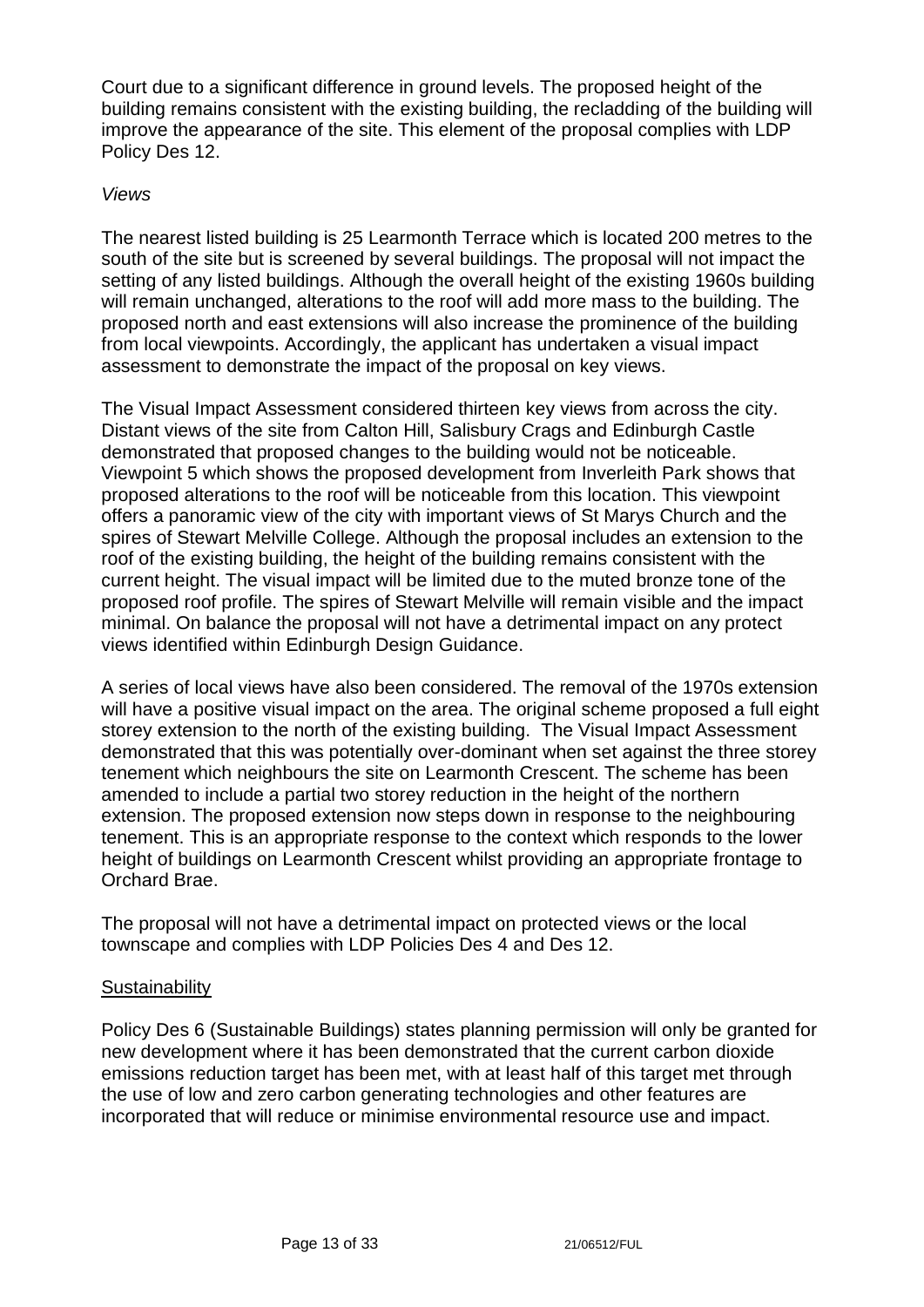Energy and heat demand will be met without the need for any fossil fuels. Air Source Heat Pumps via communal centralised plant will be utilised to provide heating and domestic hot water. The Energy Strategy has calculated that, the proposed development is predicted to achieve an aggregate reduction in CO2 emissions substantially lower than a baseline compliant development. constructing buildings uses energy as well as resources, and once a building has come to the end of its life, these resources are still potentially available for use. As the building frame is to be reused rather than fully demolished the embedded carbon impact of the proposed development will be greatly reduced.

The proposal complies with LDP Policy Des 6.

### **Amenity**

*Neighbouring Amenity*

### *Daylight*

LDP Policy Des 5 states that planning permission will be granted for development where it is demonstrated that the amenity of neighbouring developments is not adversely affected.

An assessment of the impact of the proposed development on daylight to neighbouring windows and sunlight to neighbouring gardens has been undertaken by the applicant. In terms of the assessment of daylight, where a proposal may affect the level of daylight to neighbouring properties Edinburgh Design Guidance requires an assessment of the Vertical Sky Component (VSC). Guidance states that where the VSC is 27% or more the diffuse daylighting of an existing building will not be adversely affected.

The Edinburgh Design Guidance states that when there is concern about the potential impact of development on levels of daylight and sunlight, the Council will refer to the Building Research Establishment (BRE) Guide, Site Layout Planning for Daylight and Sunlight - A Guide to good practice. This shows how to measure daylight and sunlight. This is spot measure of the skylight reaching the mid-point of a window from an overcast sky. Guidelines state that where the reduction in this value is less than 20 percent there will be no noticeable change in the level of daylight. Edinburgh Design Guidance also states that the vertical sky method can be measured using more complex methods as set out in the BRE guide.

In this instance the applicant has undertaken an assessment of the Vertical Sky Component and has also undertaken a more complex solar shading study and daylight analysis. This solar shading analysis is more complete as it accounts for a range of factors including the sun path, weather data, the position of the proposed building in relation to neighbours, the date and time, the viewing position (altitude and azimuth) and defined shading surfaces: adjacent buildings, topographical shades and local shades.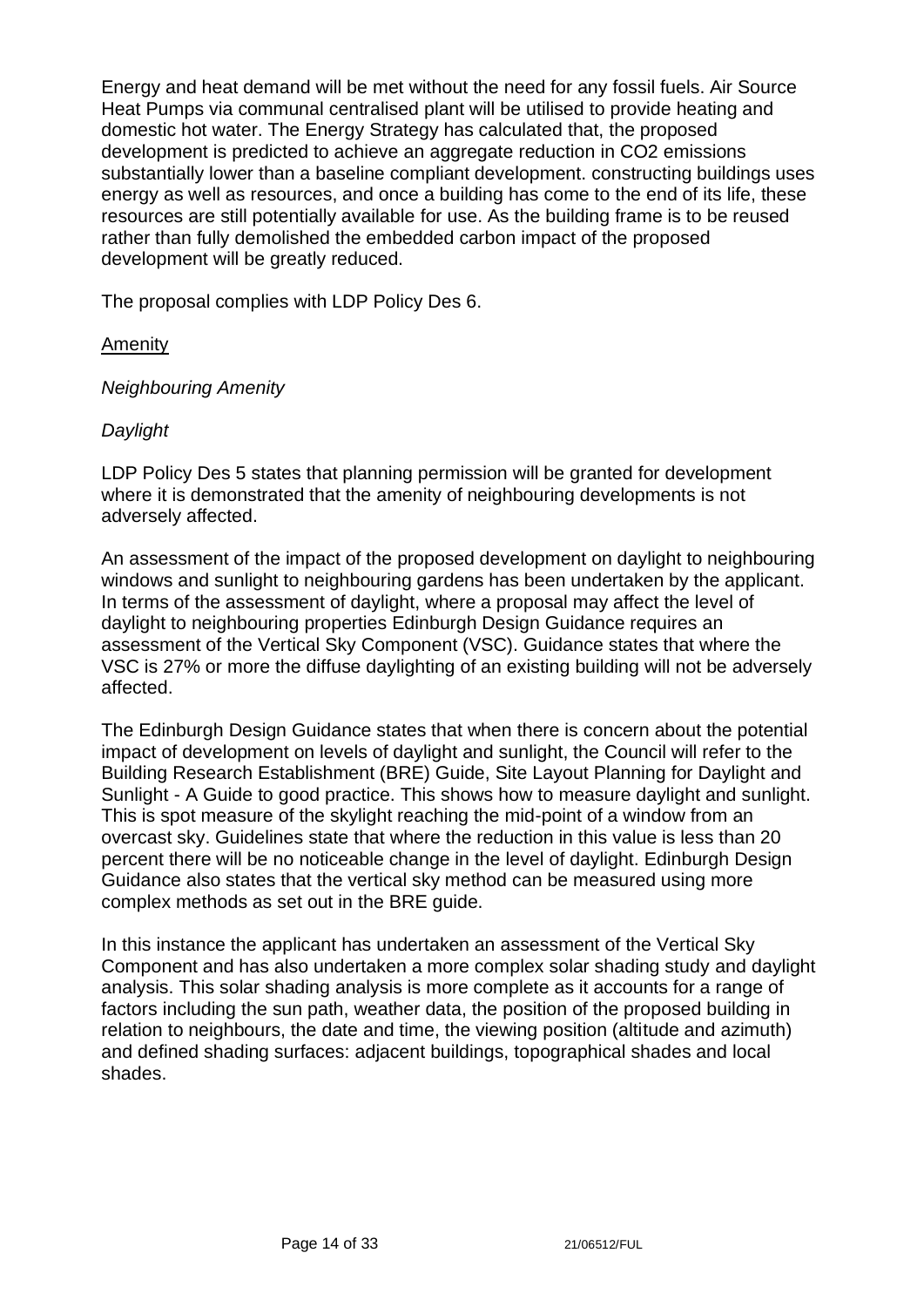The Vertical Sky Component assessment identified a potential impact on four different elevations of neighbouring buildings. This included ground floor and first floor windows of number 44 Learmonth Avenue, the ground floor windows of 46 Learmonth Avenue and ground floor, first floor and second floor windows of the adjacent building at Learmonth Court. Further analysis of the Average Daylight Factor was undertaken, and this showed that in all cases the ADF would remain unchanged from pre-development levels. This is further supported by the solar shading study provided by the applicant which indicates that there will be impact on existing shading to any neighbouring windows.

### *Sunlight*

Due to the established high-density nature of the surrounding area, the applicant has produced a sun path analysis as recommended in the Edinburgh Design Guidance. The sunlight assessment produced shows that 50% of all potentially affected garden areas will continue to receive more than two hours of sunlight on March 21st. The proposed development will lead to additional overshadowing of neighbouring garden space of the adjacent properties at Learmonth Avenue.

The assessment shows that neighbouring garden ground is already heavily overshadowed between the hours of 7am-8am and from 2pm onwards. New overshadowing as a result of the proposed development will be marginal in the morning hours between 8am-11am. Additional overshadowing during these times is limited to a small section in the south of the neighbouring garden close to the boundary.

Overshadowing does increase from midday and between the hours of 1pm-2pm the proposed development would cause a significant level of overshadowing to the garden ground of 44 Learmonth Avenue. From 2pm onwards the level of overshadowing caused by the existing building and surrounding neighbouring tenements is already high and any additional overshadowing caused by the proposed development after this time is relatively minor in comparison.

Although overshadowing will be notably increased for a short period after midday, overshadowing will be limited otherwise. BRE guidance suggests that a higher degree of obstruction in terms of loss of sunlight may be unavoidable if new developments are to match the height and proportions of existing buildings in built up locations. In this case the new 'L' shaped development has been designed to align with the height and positioning of the surrounding context. The proposed new build is taller than neighbouring buildings. However, this choice has been made to continue the established pattern of Learmonth Crescent where the height of buildings increases going from north to south. It should also be noted that during the summer months the proposed development will cause no overshadowing to neighbouring gardens.

Overall, reasonable levels of sunlight and daylight shall be maintained to neighbouring properties there would not be an adverse effect on neighbouring amenity overall.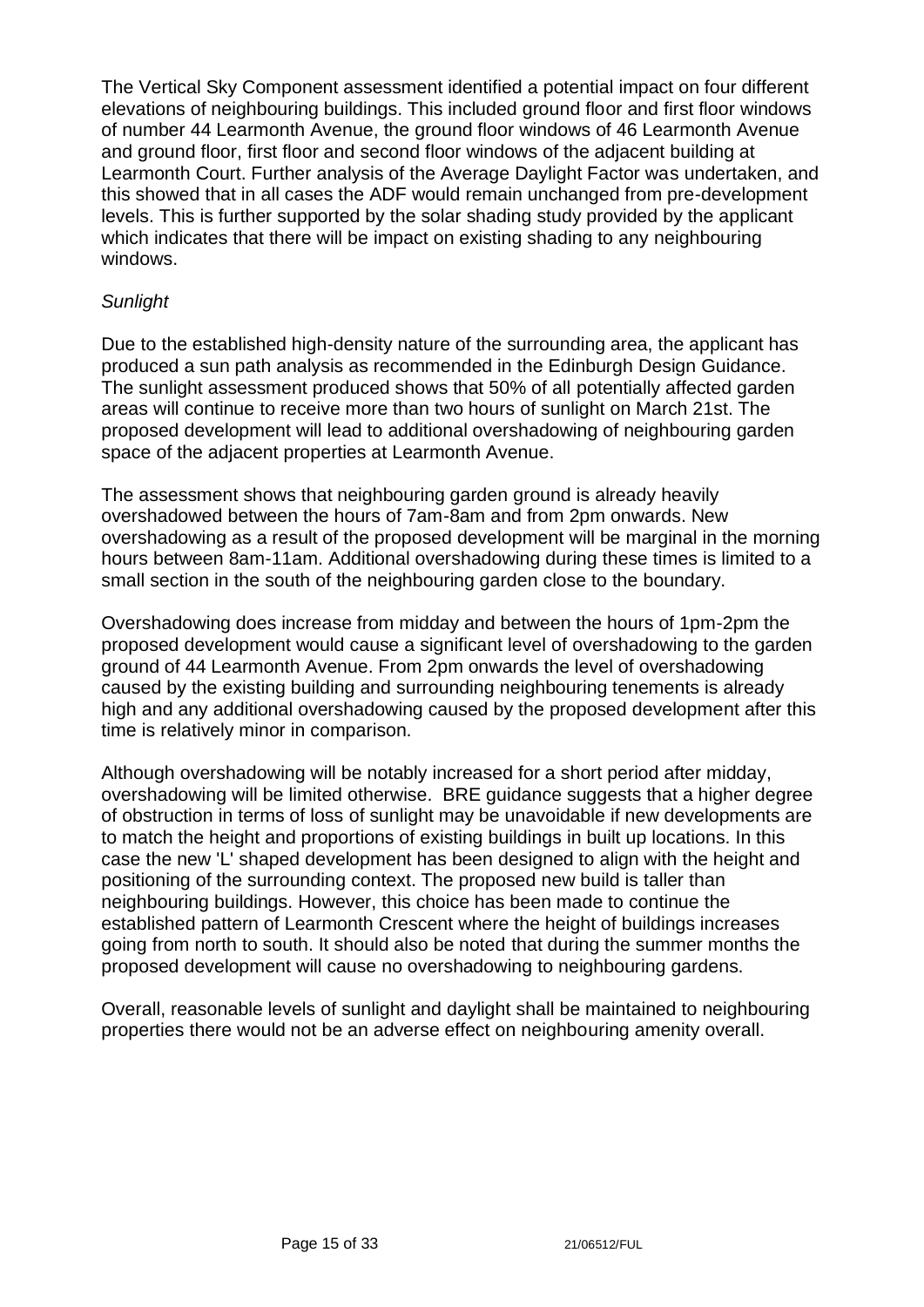# *Privacy*

EDG states that the pattern of development in an area will help to define appropriate distances between buildings and consequential privacy distances. In this case the new build element of the proposal has been positioned to match existing neighbouring development. In most cases the distance between the proposed development and existing neighbours is in excess of eighteen metres and raises no concern in relation to a breach of privacy. The east elevation of Block A of the new build element of the scheme will be 16.6 metres away from the rear windows of 44 Learmonth Avenue. This remains consistent with privacy distances in the surrounding area.

#### *Outlook*

EDG states that though private views will not be protected, immediate outlook of the foreground of what can be seen from within a building may be. The element of scheme most likely to impact outlook is the proposed northern extension of the existing building which will bring the existing building up to 11 metres closer to the adjacent residential buildings 50-54 Learmonth Crescent. The applicant has provided detailed 25-degree sectional diagrams of all neighbouring properties in relation to the new proposal. The proposed northern extension remains 22.1 metres away from the neighbouring buildings on Learmonth Crescent and the 25-degree diagrams show that no windows on the south elevation of these buildings will be impacted beyond that already experienced with the existing building. The removal of security fencing and the introduction of new landscaping and tree planting and increased levels of sunlight on Learmonth Crescent could improve outlook, particularly at ground level.

#### *Noise*

Plant equipment associated with the development including Air Source Heat Pumps is noise generating and must comply with the NR25 standard to ensure noise does not impact on neighbouring amenity. The specific plant proposed has not yet been selected but a Noise Impact Assessment has confirmed that the proposed scheme will be capable achieving the required noise criteria. The findings of the NIA have been accepted by the Council's Environmental Protection team. Construction noise is regulated by Environmental Health under the Control of Pollution Act. It is recommended the applicant develops a Construction Management Plan to limit the impact of noise to surrounding residents during the construction phase, and this is attached as an informative.

The proposal will not have a detrimental impact on neighbouring amenity.

#### Flooding

LDP Policy Env 21 (Flood Protection) states that planning permission will not be granted for development that would increase flood risk or be at risk of flooding itself.

A Surface Water Management Plan was provided in support of this application. Due to the constrained nature of the site four areas of cellular storage have been located under sections of the proposed road and landscaped areas. This cellular storage is supported by extensive planting and reduction in non-permeable surfaces on site. Rain gardens have been developed in balance with the requirement for useable greenspace and are proposed in two locations at either end of the site.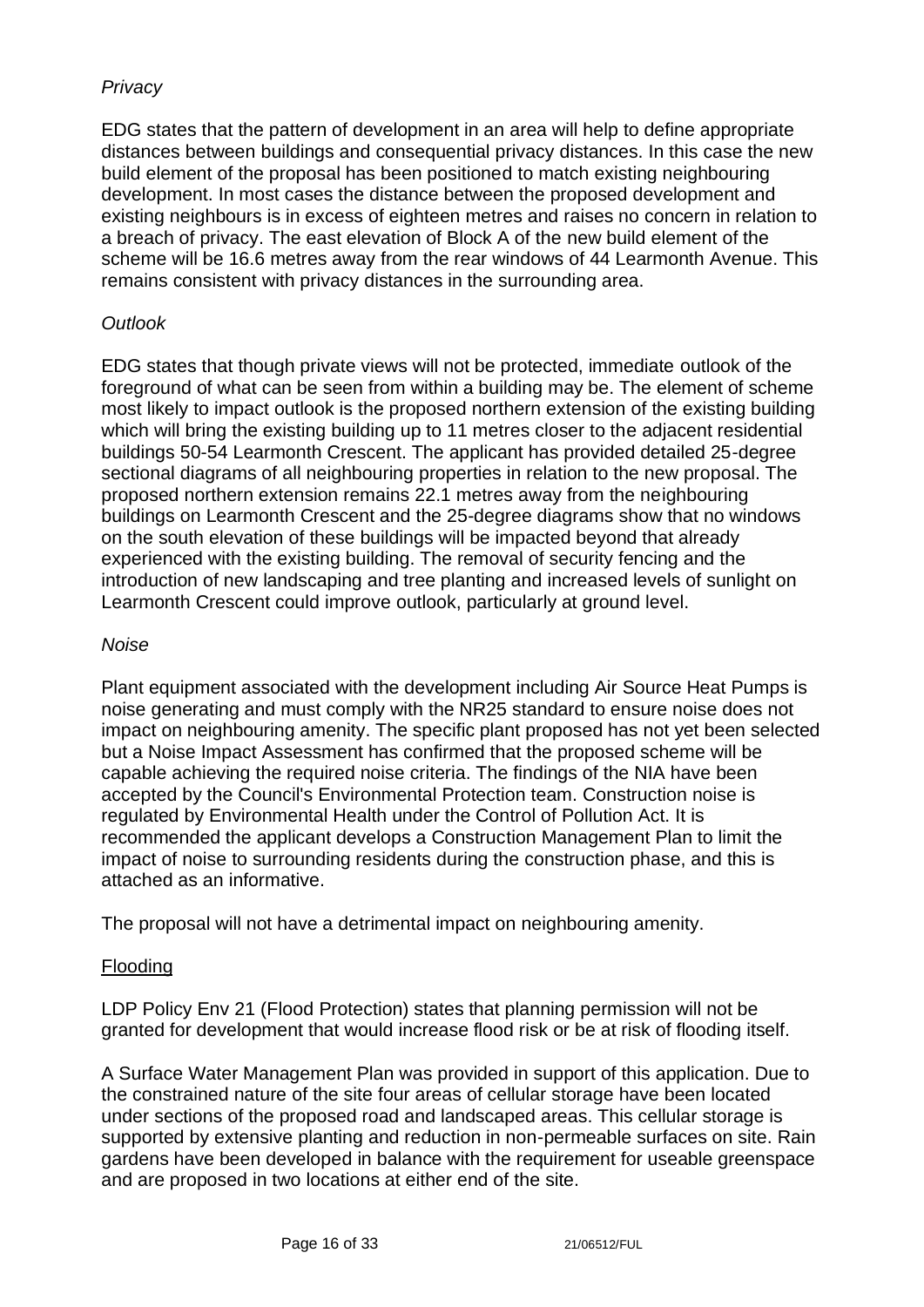Green roofs also cover an area of 1926 sqm. This is necessary to provide the circa 171m3 of storage required to accommodate the potential volume from a 1 in 200 year (plus 40% for climate change) flood event. Scottish Water have confirmed there is capacity within the existing network to service the proposed development. Overall, the proposals will reduce the present discharge rate and will provide a significant betterment in terms of surface water runoff compared to the current arrangement.

A Review of Scottish Water drawings and the CEC Adopted Roads Plan show a natural watercourse/culvert running through the site roughly in a south to north direction, in addition to a combined sewer connection at the northern boundary. CEC Flooding has requested further investigation for the upstream extent of the culvert. The Council expect that this culvert should be repaired or replaced regardless of the existing upstream flows as presence of the culvert may enable additional upstream surface water separation of flows into the culvert in the future. This could reduce surface water flows within the combined network. CEC Flooding has also requested that the downstream extent of the culvert should also be further investigated. Further investigation work and pipe remedial work must also be undertaken as soon as possible to better inform the drainage plans, prior to construction. CEC Flooding has advised they are content for this to be conditioned as part of any planning permission.

The proposal complies with Policy Env 21 subject to a condition requiring further investigation and potential repair of a culvert running through the site.

# **Trees**

LDP policy Env 12 (Trees) states development will not be permitted if likely to have a damaging impact on a tree protected by a Tree Preservation Order or on any other tree or woodland worthy of retention unless necessary for good arboricultural reasons. Where such permission is granted, replacement planting of appropriate species and numbers will be required to offset the loss to amenity.

There are forty-three trees on the existing site, limited to landscaped edges to the north, south and east of the site. The proposal retains trees to the eastern edge of the site whilst proposing the removal of thirty-four trees and the replanting of thirty-seven trees. Of the thirty-four trees to be removed, twenty seven are in retention categories C and U and are in terminal decline with limited life expectancy. Seven category B are proposed for removal. Five of these trees are located to the south of the site and proposed for removal to facilitate the construction of the accessible path. The tree survey notes that these five trees are growing close to retaining walls, restricting growth and limiting their long-term future. Given the extensive level of replanting and the limited outlook for existing trees on site, the proposed tree removals are acceptable.

A construction exclusion zone and tree protection fencing is proposed to facilitate the retention of trees to the east of the site. However, the root protection area of a small number of these trees could potentially be impacted by the foundations and level changes linked to the construction of the new build residential units. The tree protection plan proposes trial digs to assess the extent of root coverage in this area and to inform foundation design. A Tree Method Statement will be required to inform this process, to ensure trees are retained. It is recommended this piece of work is made a condition of consent. A condition requiring the replanting of any trees landscaping which dies within five years of the completion of development to ensure the long-term future of the site.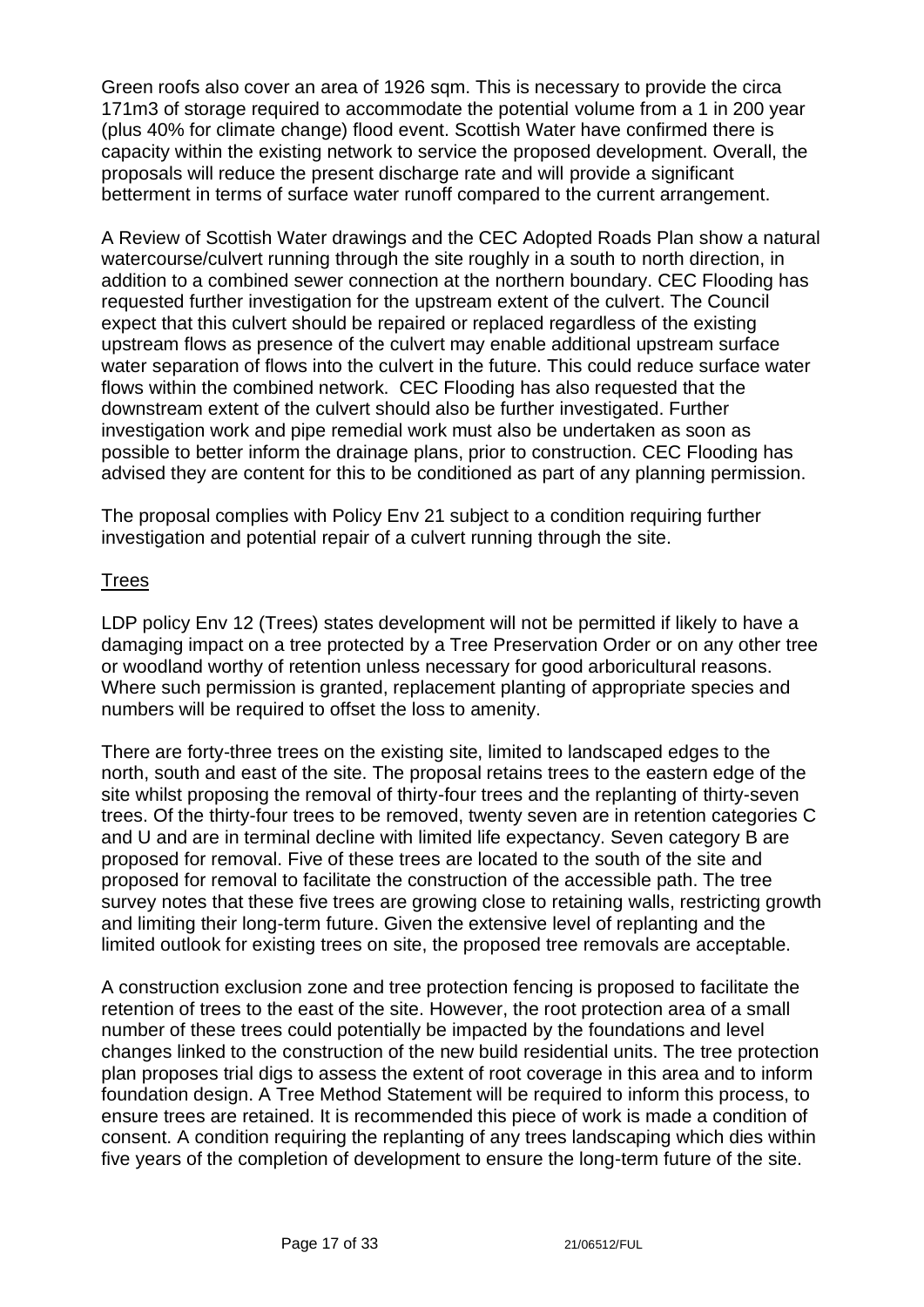### Protected Species

LDP Policy Env 16 (Species Protection) states planning permission will not be granted for development that would have an adverse impact on species protected under European or UK law, unless there is an overriding public need for the development and it is demonstrated that there is no alternative; a full survey has been carried out of the current status of the species and its use of the site or suitable mitigation is proposed.

A bat survey confirmed the presence of a roost used by a solitary Soprano Pipistrelle bat on site. In accordance with the Habitats Regulations 1994, the applicant will be required to carry out the works under a derogation licence.

The proposal complies with Policy Env 16.

#### Archaeology

LDP Policy Env 9 relates to the development of sites of archaeological significance. Prior to this the site historically remained open fields with no known archaeological sites recorded form the site. Accordingly, it has been concluded that there are no, known, archaeological implications regarding this application.

#### Contaminated Land and Air Quality

LDP Policy Env 22 - Pollution and Air, Water and Soil Quality - states planning permission will only be granted for development where there will be no significant adverse effects for health, the environment and amenity and either there will be no significant adverse effects on: air, and soil quality; the quality of the water environment; or on ground stability or appropriate measures to mitigate such impacts can be undertaken.

Ground conditions relating to potential contaminants in, on or under the soil as affecting the site will require investigation and evaluation, in line with current technical guidance such that the site is (or can be made) suitable for its intended new use. Any remediation requirements require to be approved by the Planning and Building Standards service. Environmental Protection has indicated this can be addressed through attachment of appropriate conditions to a planning permission.

The Air Quality report has also provided details on how emissions during the construction phase can be controlled. The proposal will also result in a reduction of 134 car parking spaces and as noted above will meet all heat demand through non-fossil fuel-based sources.

The proposal will not have a negative impact on air quality and issues relating to potential land contaminants can be assessed further.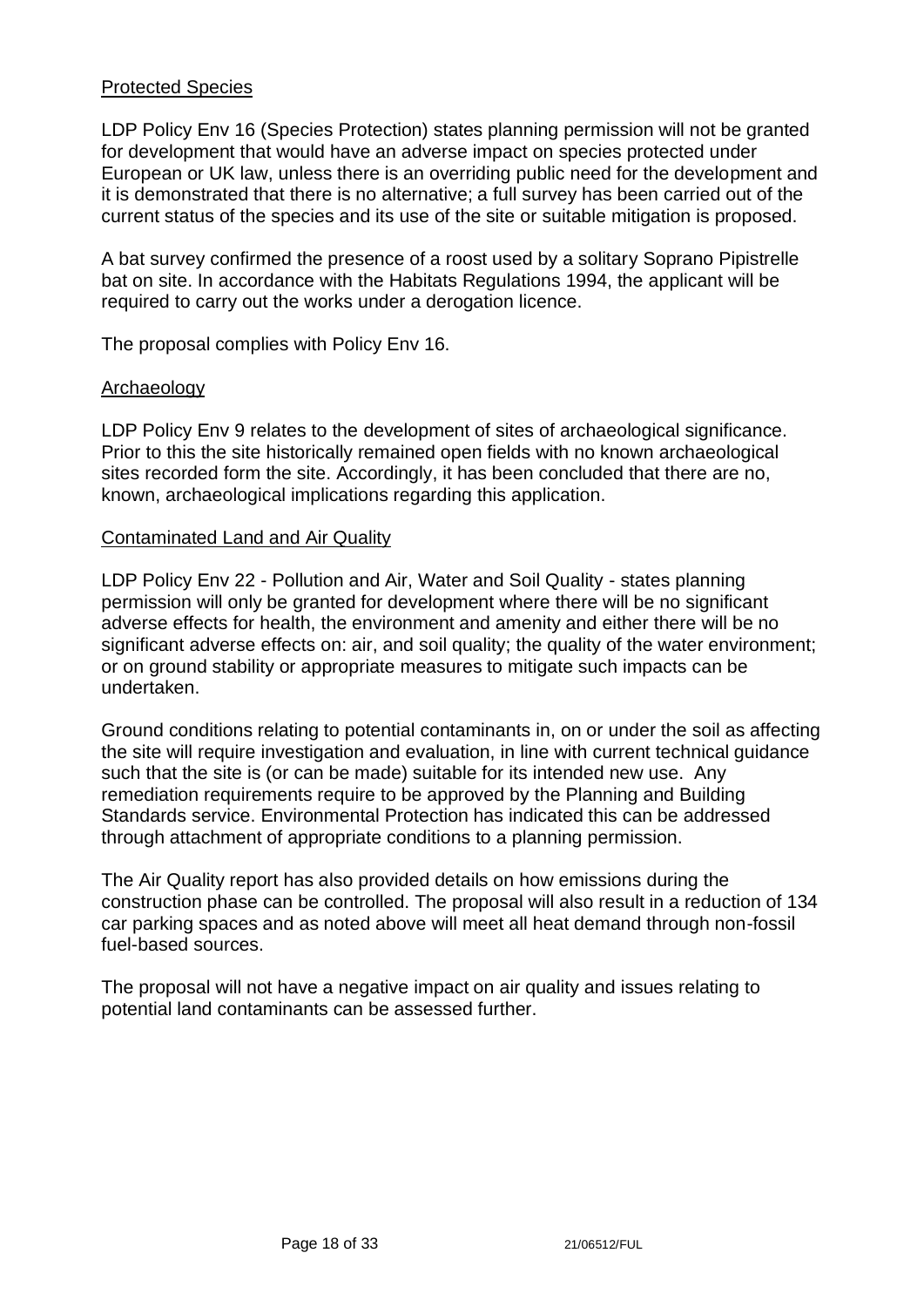#### Developer Contributions

The application site is within Sub-Area 3 of the Craigroyston/Broughton Education Contribution Zone. The Edinburgh Local Development Plan Action Programme was updated on December 2021 and has identified the requirement for additional secondary school capacity in this area. The Action Programme estimates the overall cost of achieving this at £19,517,393 with contributions to be secured through Section 75 agreement.

Supplementary Guidance set out in the Council's Developer Contributions and Infrastructure Delivery document states if a proposed development will generate more than one secondary school pupil and more than one primary school pupil then a full contribution will be required. Using the methodology set out in guidance the proposed development will generate 7.98 primary school pupils and 3.42 secondary school pupils. A full contribution is required at a rate of £980 per flat. Based on 114 flats with more than one bedroom the required contribution is £111,720.

The application site is not located in any other contributions zone and it is not anticipated that new residential development will have a negative impact on existing amenities.

# **Conclusion in relation to the Development Plan**

The proposals comply with relevant policies of the Local Development Plan (LDP). The principle of a mixed use residential and office development in this location is acceptable. The total onsite provision of private green space does not fully comply with LDP Policy Hou 3. However, a significant level of green space is provided, and this can reasonably be supplemented by nearby public green space. This is a minor infringement of policy. A satisfactory residential environment is achieved for future occupiers.

The scale, form and design of the proposed new build element of the scheme is in keeping with the pattern of the surrounding area. The scale of the proposed extension to the refurbished building is in keeping with the existing structure and complies with policy. The proposal will not have a detrimental impact on neighbouring amenity. The proposal will result in some overshadowing of neighbouring gardens. However, the level of sunlight achieved in these spaces still complies with guidance.

Twenty five percent of the proposed residential units are to be affordable tenure and subject to compliance with conditions, the proposals are acceptable.

# **d) There are any other material considerations which must be addressed?**

The following material planning considerations have been identified:

#### SPP - Sustainable development

Scottish Planning Policy (SPP) is a significant material consideration due to the LDP being over 5 years old. Paragraph 28 of SPP gives a presumption in favour of development which contributes to sustainable development. Paragraph 29 outlines the thirteen principles which should guide the assessment of sustainable development.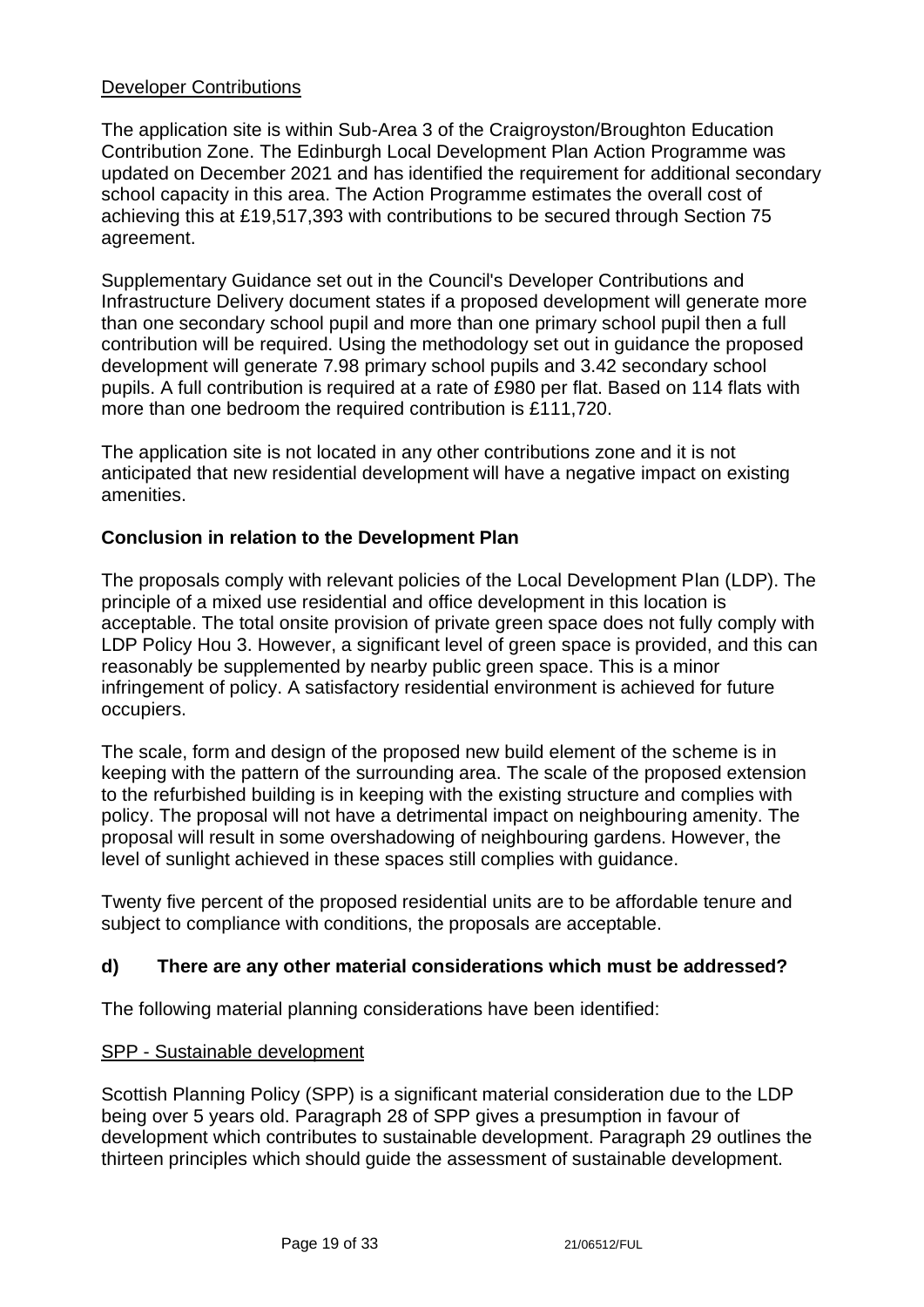The proposal complies with Paragraph 29 of SPP.

#### Emerging policy context

NPF 4 - Draft National Planning Framework 4 has been consulted on but has not yet been adopted. Therefore, little weight can be attached to it as a material consideration in the determination of this application.

While City Plan 2030 represents the settled will of the Council, it has not yet been submitted to Scottish Ministers for examination. As such, little weight can be attached to it as a material consideration in the determination of this application.

Inverleith and Stockbridge Community Council noted in its consultation response that the application site is included within the housing proposal set out in City Plan. These housing proposals include design briefs set out in Appendix D of the document. Five recommendations are set out in relation to this application site. This includes that new proposals must avoid replicating the scale and massing of the existing building. It further states that heights must be lower and layout and massing sympathetic to the surrounding urban form.

As noted above, limited weight can be attached to this. City Plan is in draft form, is yet to be examined and may be subject to change. The recommendations set out in relation to this site have been made without specific knowledge of the current application which does not propose the complete demolition of Finance House. In the case of the current proposals the existing building is to be retained and the height of the proposed development is a consequence of this.

The current proposals have been assessed against policies set out in the current LDP. Policy Des 4 requires proposed developments to be consistent with the prevailing heights of the surrounding area. Policy Des 12 requires alterations and extensions to be consistent with the existing building. This has been assessed above.

#### Equalities and human rights

Due regard has been given to section 149 of the Equalities Act 2010. No impacts have been identified.

Consideration has been given to human rights. No impacts have been identified through the assessment and no comments have been received in relation to human rights.

#### Public representations

A summary of the representations is provided below:

#### *material considerations*

#### *objections*

− -Insufficient parking, increased traffic and increased demand for on street parking, road safety issues and road improvements required; this is addressed in section (c).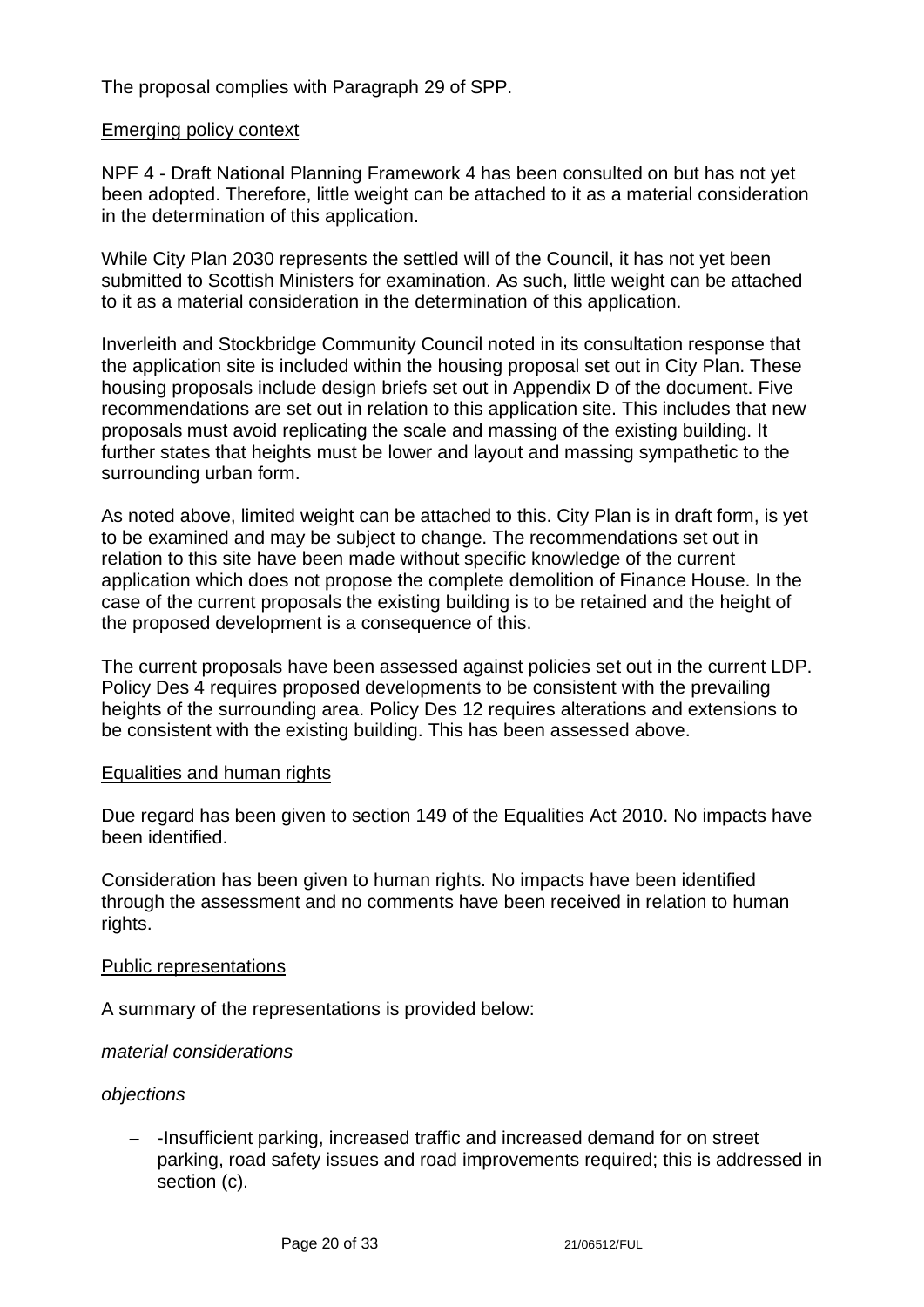- − Office use; this is addressed in section (c).
- − Scale, form and design inappropriate for the area; this is addressed in section (b) and section (c).
- − Loss of sunlight/daylight/privacy; this is addressed in section (c).
- − Objects to new footpath; this is addressed in section (c).
- − Impact on waste services; this is addressed in section (c).
- − Pressure on amenities; this is addressed in section (c).
- − Noise; this is addressed in section (c).
- − Impact on outlook; this is addressed in section (c).
- − Removal of trees and loss of habitat; this is addressed in section (c).
- − Flood risk; this is addressed in section (c).
- − Negative impact on New Town Conservation Area; this is addressed in section (b).
- − Impact on views; this is addressed in section (b) and (c).
- − Impact on air quality; this is addressed in section (c).

#### *Support*

- − New housing required; this is addressed in section (c).
- − Existing building is in poor condition and does not contribute to the area; this is addressed in section (c).
- − Demolition of rear extension; this is addressed in section (c).
- − Retention of a number of trees, increased tree coverage and soft landscaping; this is addressed in section (c).
- − Positive addition to the townscape; this is addressed in section (c).
- − Siting, scale, design and external appearance appropriate to setting; this is addressed in section (b) and (c).
- − Redevelopment of a brownfield site; this is addressed in section (c).
- − Good quality residential environment provided; this is addressed in section (c).
- − Site is accessible; this is addressed in section (c).
- − Re-use of vacant site; this is addressed in section (c).
- − Office use no longer required in this location; this is addressed in section (c).

#### *Inverleith and Stockbridge Community Council*

- − -Inappropriate height and design; this is addressed in section (c).
- − Lack of amenity space; this is addressed in section (c).
- − Too dense; this is addressed in section (c).
- − Concerns relating to drainage and flooding; this is addressed in section (c).
- − No affordable housing provision; this is addressed in section (c).
- − Contrary to City Plan 2030; this is addressed in section (d).

#### *Craigleith and Blackhall Community Council*

- − Implications for drainage and flooding; this is addressed in section (c).
- − Over-development of the site; this is addressed in section (c).
- − Visual impact; this is addressed in section (b) and (c).
- − Limited parking; this is addressed in section (c).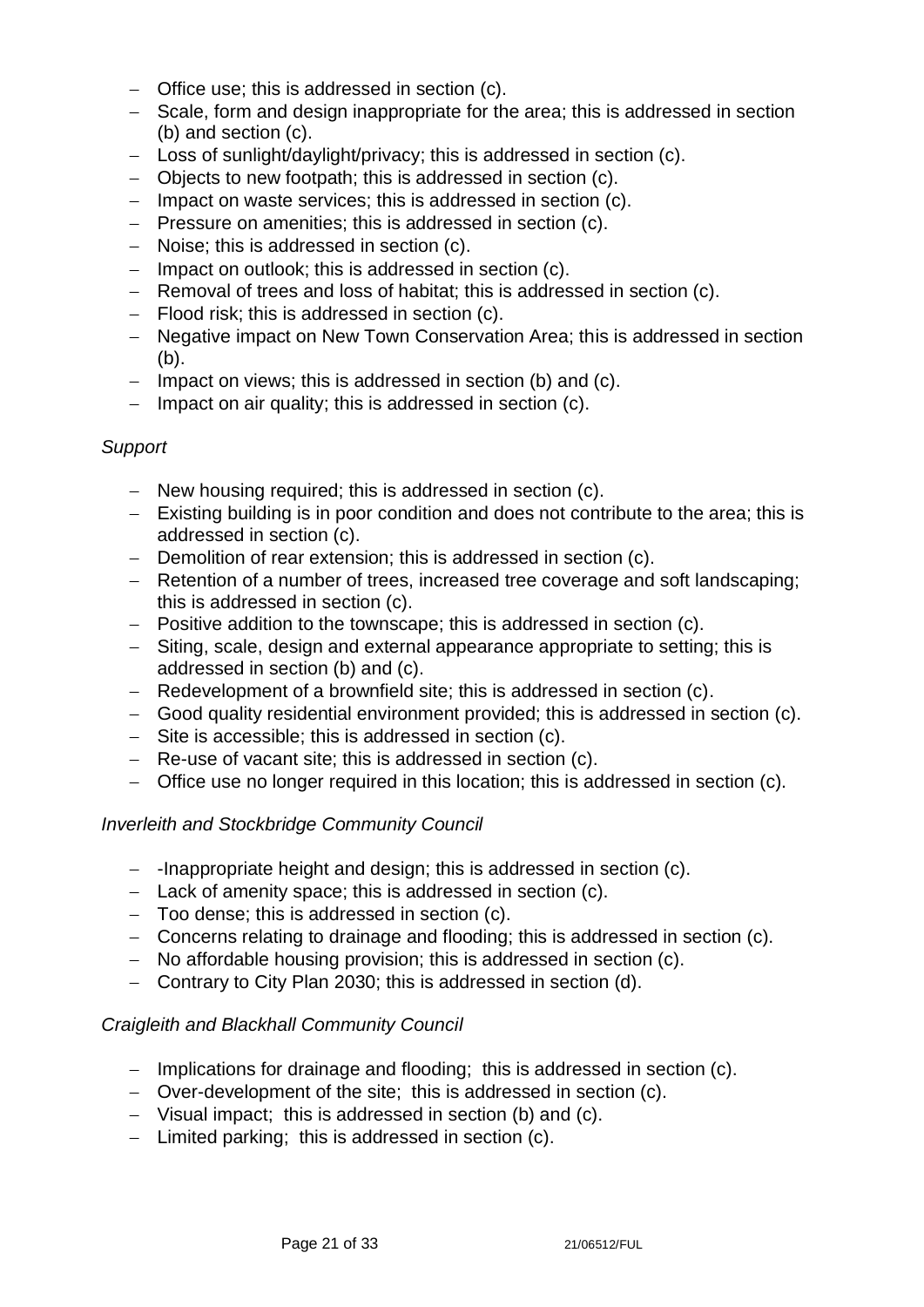- − Construction noise and traffic; this is not a planning matter.
- − Anti-social behaviour: this is a police matter.
- − Further transport studies and policy modifications required; Information provided is sufficient.
- − Publicity period was insufficient due to Christmas Holidays; additional time was allowed for public comments to account for Christmas Holidays.
- − Feasibility of reusing existing building frame; this is not a planning matter.
- − Risk of ground collapse; this is a matter for Building Standards.

#### **Conclusion in relation to identified material considerations**

No material considerations have been identified which indicate the proposal should be refused.

#### **Overall conclusion**

The proposals comply with relevant policies of the Local Development Plan (LDP). The principle of a mixed use residential and office development in this location is acceptable. The total onsite provision of private green space does not fully comply with LDP Policy Hou 3. However, a significant level of green space is provided, and this can reasonably be supplemented by nearby public green space. This is a minor infringement of policy. A satisfactory residential environment is achieved for future occupiers.

The scale, form and design of the proposed new build element of the scheme is in keeping with the pattern of the surrounding area. The scale of the proposed extension to the refurbished building is in keeping with the existing structure and complies with policy. The proposal will not have a detrimental impact on neighbouring amenity. The proposal will result in some overshadowing of neighbouring gardens. However, the level of sunlight achieved in these spaces still complies with guidance.

Twenty five percent of the proposed residential units are to be affordable tenure and subject to compliance with conditions, the proposals are acceptable.

# **Section C - Conditions/Reasons/Informatives**

The recommendation is subject to the following;

#### **Conditions**:-

1. Prior to initiation of development the applicant must undertake investigation of the upstream extent of the culvert. If grubbing up the culvert at the site, a new culvert should be constructed to continue to accommodate the existing upstream flows. For clarity, this culvert should be repaired/replaced regardless of the existing upstream flows as the presence of the culvert may enable additional upstream surface water separation of flows into the culvert in the future and reduce surface water flows within the combined network.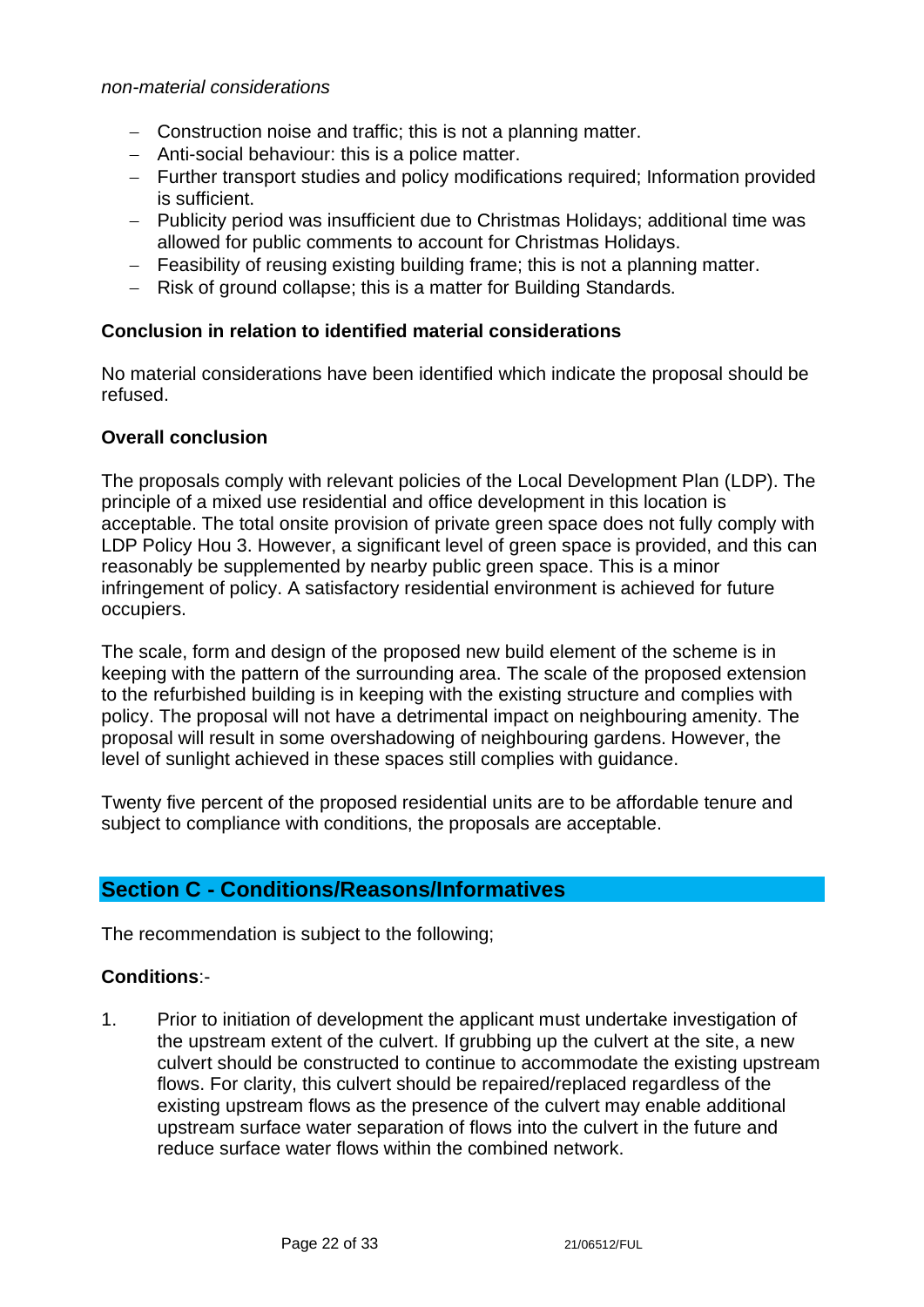- 2. Prior to initiation of development the downstream extent of the culvert should be further investigated, and any required mitigation agreed in writing with the Planning Authority. Further investigation work and pipe remedial work should be undertaken as soon as possible to better inform the drainage plans.
- 3. i) Prior to the commencement of construction works on site:

a) A site survey (including intrusive investigation where necessary) must be carried out to establish, either that the level of risk posed to human health and the wider environment by contaminants in, on or under the land is acceptable, or that remedial and/or protective measures could be undertaken to bring the risks to an acceptable level in relation to the development; and

b) Where necessary, a detailed schedule of any required remedial and/or protective measures, including their programming, must be submitted to and approved in writing by the Planning Authority.

ii) Any required remedial and/or protective measures shall be implemented in accordance with the approved schedule and documentary evidence to certify those works shall be provided for the approval of the Planning Authority.

- 4. The following noise protection measures to the proposed residential accommodation, as defined in the Noise report ITP Energised (Ref 4344 V1), dated 10/12/2021:
	- − Glazing units with a minimum insulation value of 6/12/8.8mm double glazing shall be installed for the external doors and windows of the bedrooms and living areas highlighted in acoustic report and on drawing number (PL)251 dated 10/12/2021 shall be carried out in full and completed prior to the development being occupied.
- 5. The residential parking space highlighted on drawing number Level 00 & level 02 as highlighted in section 6 Technical Issues of the Design and Access Statement dated 10/12/2021 shall be served by 7Kw (32amp) Type 2 electric vehicle charging sockets and shall be installed and operational in full prior to the development being occupied.
- 6. All remaining residential parking spaces shall be served by a minimum 3 Kw (16 amp three pin plug) with an optional upgrade to 7Kw (32amp) Type 2 electric vehicle charging sockets. These must be installed and operational in full prior to the development being occupied.
- 7. Prior to initiation of development a Tree Method statement shall be provided to the Planning Authority outlining how all existing trees which are to be retained can be protected during construction. All subsequent work must be carried out in line with the recommendations of this report.
- 8. The approved landscaping scheme shall be fully implemented within six months of the completion of the development.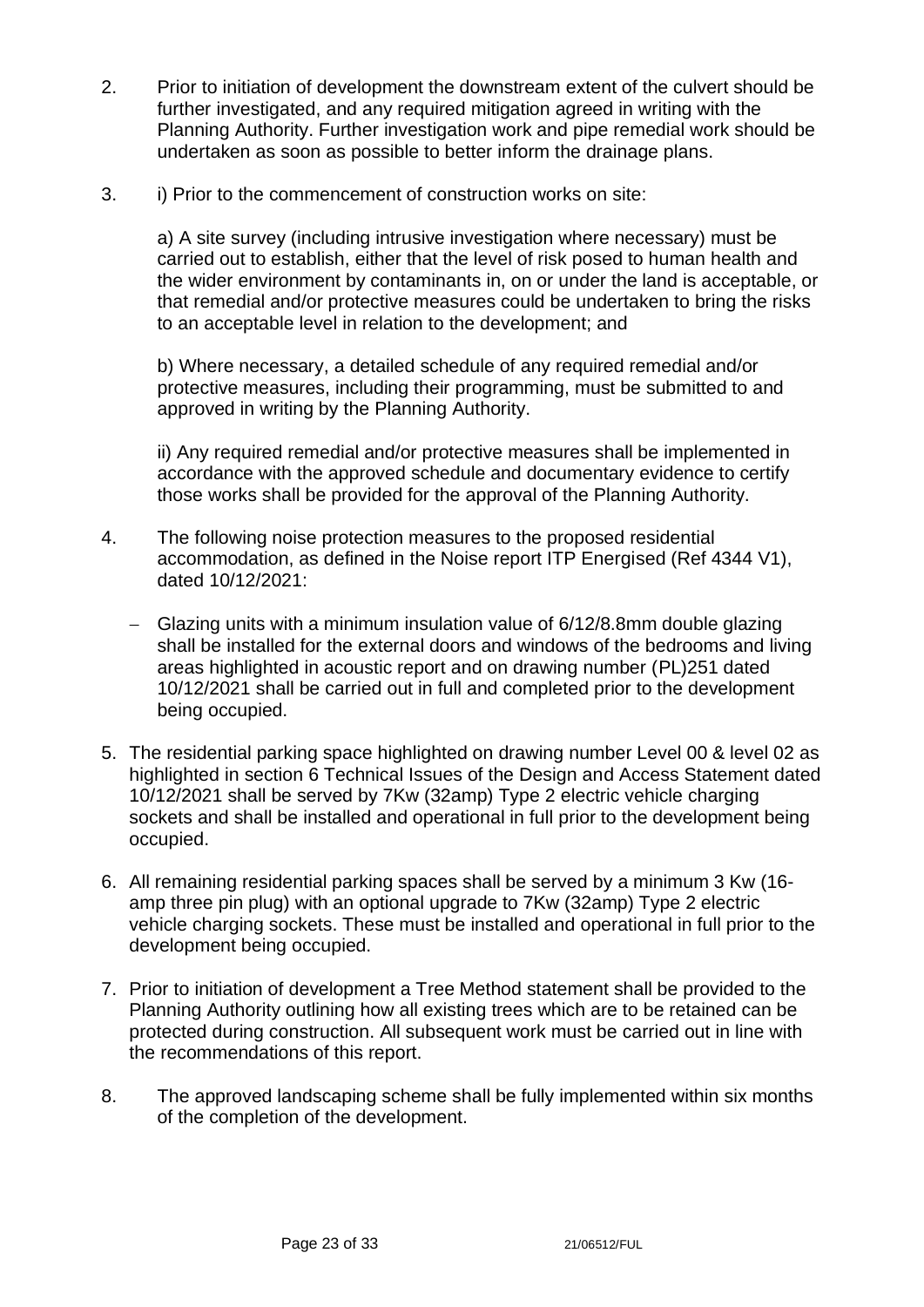- 9. Any trees or plants which within a period of five years from the completion of the development die, are removed or become seriously damaged or diseased shall be replaced with others of a size and species similar to those originally required to be planted, or in accordance with such other scheme as may be submitted to and approved in writing by the Planning Authority.
- 10. A detailed specification, including trade names where appropriate, of all the proposed external materials shall be submitted to and approved in writing by the Planning Authority before work is commenced on site; Note: samples of the materials may be required.

#### **Reasons**: -

- 1. To ensure surface water is managed correctly and potential flood risk is mitigated.
- 2. To ensure surface water is managed correctly and potential flood risk is mitigated.
- 3. In order to ensure the most efficient and effective rehabilitation of the site.
- 4. In order to safeguard amenity.
- 5. In order to ensure that the level of off-street parking is adequate.
- 6. In order to ensure that the level of off-street parking is adequate.
- 7. To safeguard the health and condition of trees
- 8. In order to ensure that a high standard of landscaping is achieved, appropriate to the location of the site.
- 9. In order to ensure that the approved landscaping works are properly established on site.
- 10. In order to enable the planning authority to consider this/these matter/s in detail.

#### **Informatives**

It should be noted that:

- 1. The application site is within Sub-Area 3 of the Craigroyston/Broughton Education Contribution Zone. The developer is required to contribute the sum of £111,720 towards the provision of education infrastructure. This is based on a full contribution rate of £980 per flat and a total of114 flats with more than one bedroom (114 x £980).
- 2. The development hereby permitted shall be commenced no later than the expiration of three years from the date of this consent.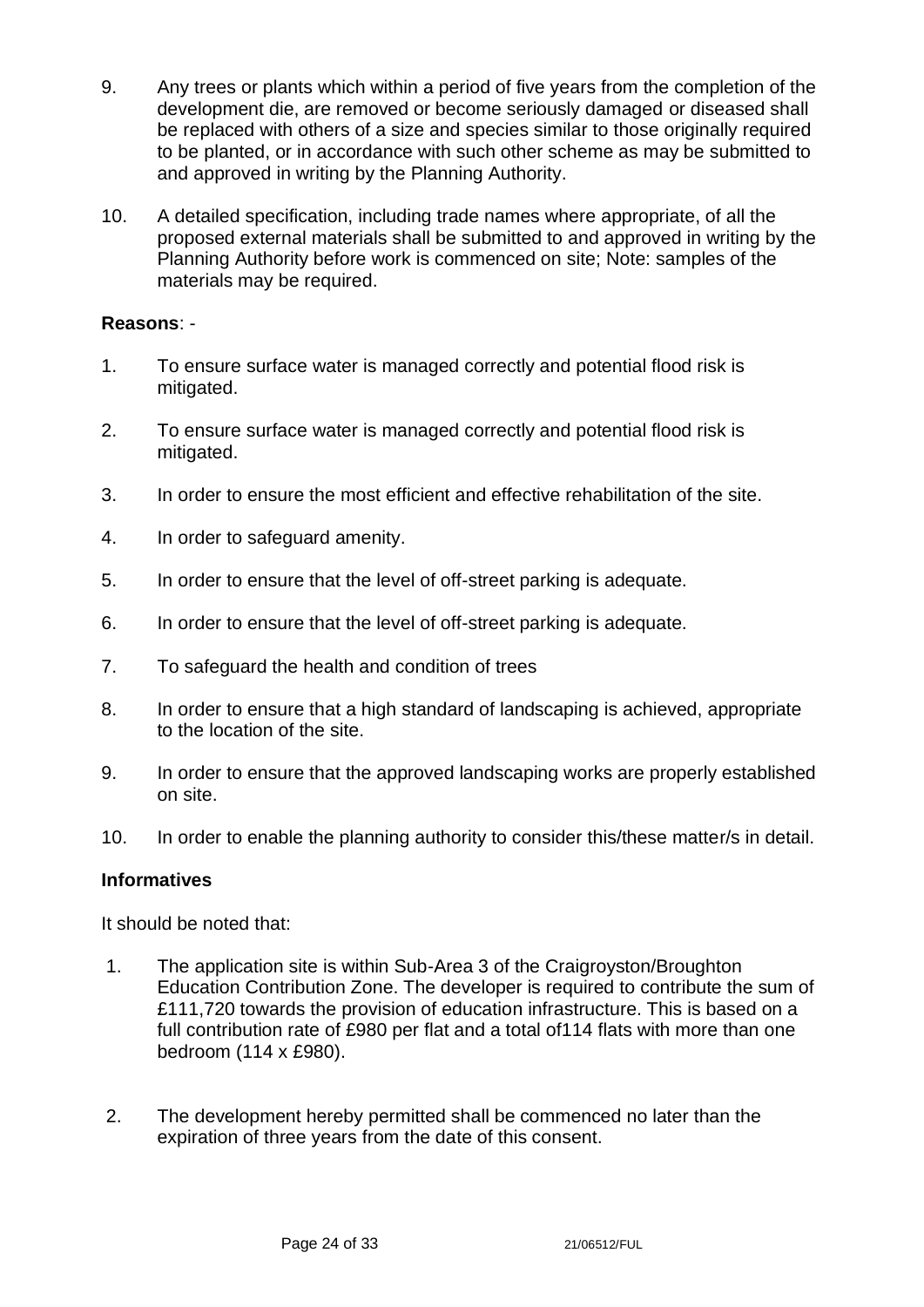- 3. No development shall take place on the site until a 'Notice of Initiation of Development' has been submitted to the Council stating the intended date on which the development is to commence. Failure to do so constitutes a breach of planning control, under Section 123(1) of the Town and Country Planning (Scotland) Act 1997.
- 4. As soon as practicable upon the completion of the development of the site, as authorised in the associated grant of permission, a 'Notice of Completion of Development' must be given, in writing to the Council.
- 5. The applicant shall produce a CEMP that highlights how they will minimise impacts on the surrounding amenity during the construction phase.
- a) All mobile plant introduced onto the site shall comply with the emission limits for off road vehicles as specified by EC Directive 97/68/EC. All mobile plant shall be maintained to prevent or minimise the release of dark smoke from vehicle exhausts. Details of vehicle maintenance shall be recorded.
- b) The developer shall ensure that risk of dust annoyance from the operations is assessed throughout the working day, taking account of wind speed, direction, and surface moisture levels. The developer shall ensure that the level of dust suppression implemented on site is adequate for the prevailing conditions. The assessment shall be recorded as part of documented site management procedures.
- c) Internal un-surfaced temporary roadways shall be sprayed with water at regular intervals as conditions require. The frequency of road spraying shall be recorded as part of documented site management procedures.
- d) Surfaced roads and the public road during all ground works shall be kept clean and swept at regular intervals using a road sweeper as conditions require. The frequency of road sweeping shall be recorded as part of documented site management procedures.
- e) All vehicles operating within the site on un-surfaced roads shall not exceed 15mph to minimise the re-suspension of dust.
- f) Where dust from the operations are likely to cause significant adverse impacts at sensitive receptors, then the operation(s) shall be suspended until the dust emissions have been abated. The time and duration of suspension of working and the reason shall be recorded.
- g) This dust management plan shall be reviewed monthly during the construction project and the outcome of the review shall be recorded as part of the documented site management procedures.
- h) No bonfires shall be permitted.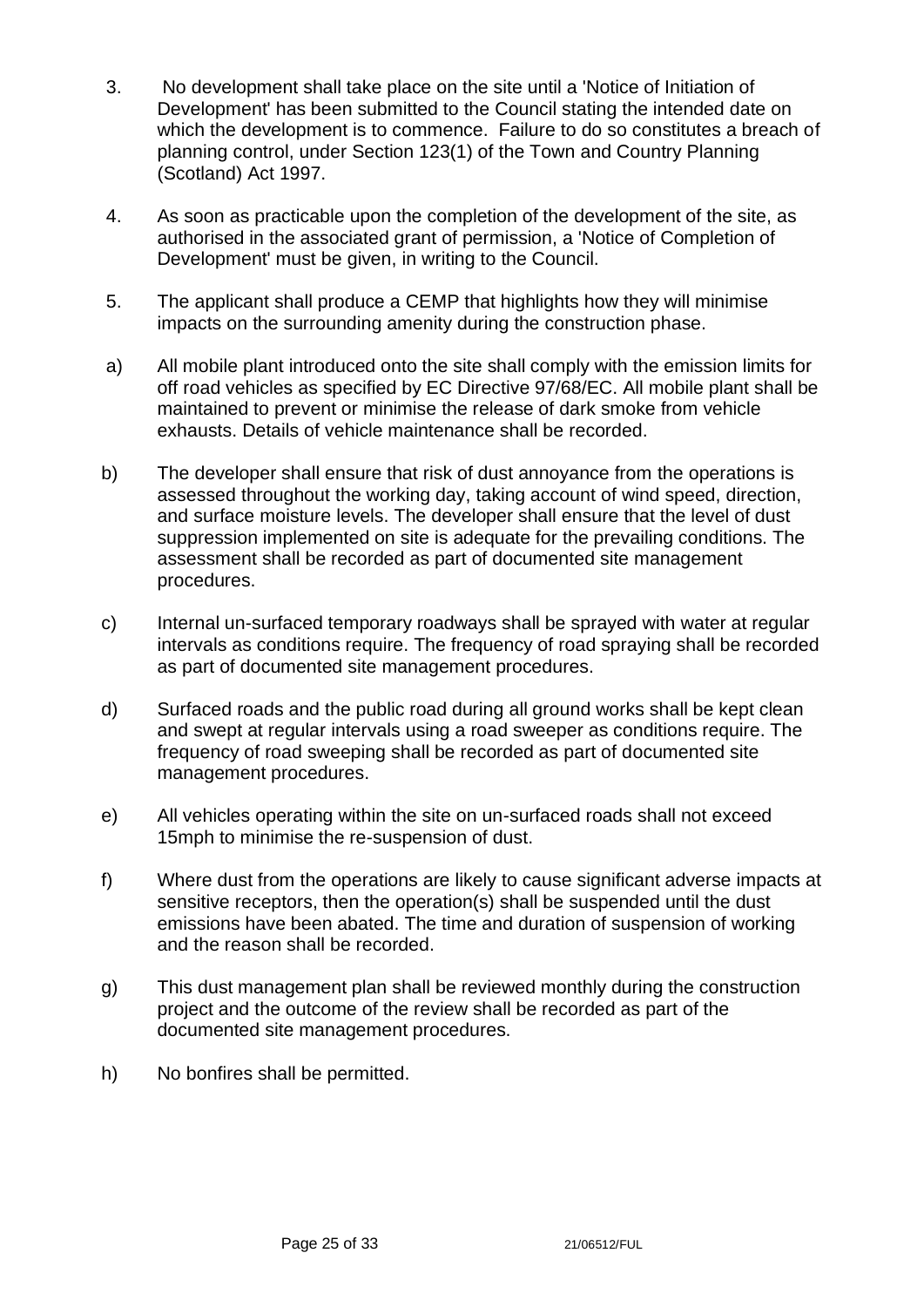- 6. Clearance of vegetation from the proposed construction area has the potential to disturb nesting birds; therefore, clearance should be carried out outside the bird nesting season March - August (inclusive). Should it be necessary to clear ground during the bird nesting season the land should be surveyed by a suitably qualified ecologist and declared clear of nesting birds before vegetation clearance starts.
- 7. The applicant should contact the City Council's Waste and Cleaning Service to arrange a waste strategy and then a minimum of 12 weeks prior to any waste collections being required and prior to the occupation of the development.
- 8. a) The applicant should consider the provision of car club vehicles. The sum of £1,500 per order plus £5,500 per car;

b) All accesses must be open for use by the public in terms of the statutory definition of 'road' and require to be the subject of applications for road construction consent. The extent of adoptable roads, including footways, footpaths, accesses, cycle tracks, verges and service strips to be agreed. The applicant should note that this will include details of lighting, drainage, Sustainable Urban Drainage, materials, structures, layout, car and cycle parking numbers including location, design and specification. Particular attention must be paid to ensuring that refuse collection vehicles and emergency service are able to service the site. The applicant is recommended to contact the Council's waste management team to agree details;

c) The applicant should consider developing a Travel Plan including provision of pedal cycles, public transport travel passes, a Welcome Pack, a high-quality map of the neighbourhood (showing cycling, walking and public transport routes to key local facilities), timetables for local public transport;

d) The applicant should be advised that, as the development is located in the extended Controlled Parking Zone, they will be eligible for one residential parking permit per property in accordance with the Transport and Environment Committee decision of 4 June 2013.

e) Any parking spaces adjacent to the carriageway will normally be expected to form part of any road construction consent. The applicant must be informed that any such proposed parking spaces cannot be allocated to individual properties, nor can they be the subject of sale or rent. The spaces will form part of the road and as such will be available to all road users. Private enforcement is illegal and only the Council as roads authority has the legal right to control on-street spaces, whether the road has been adopted or not. The developer is expected to make this clear to prospective residents as part of any sale of land or property;

f) All disabled persons parking places should comply with Disabled Persons Parking Places (Scotland) Act 2009. The Act places a duty on the local authority to promote proper use of parking places for disabled persons' vehicles. The applicant should therefore advise the Council if he wishes the bays to be enforced under this legislation. A contribution of £2,000 will be required to progress the necessary traffic order but this does not require to be included in any legal agreement.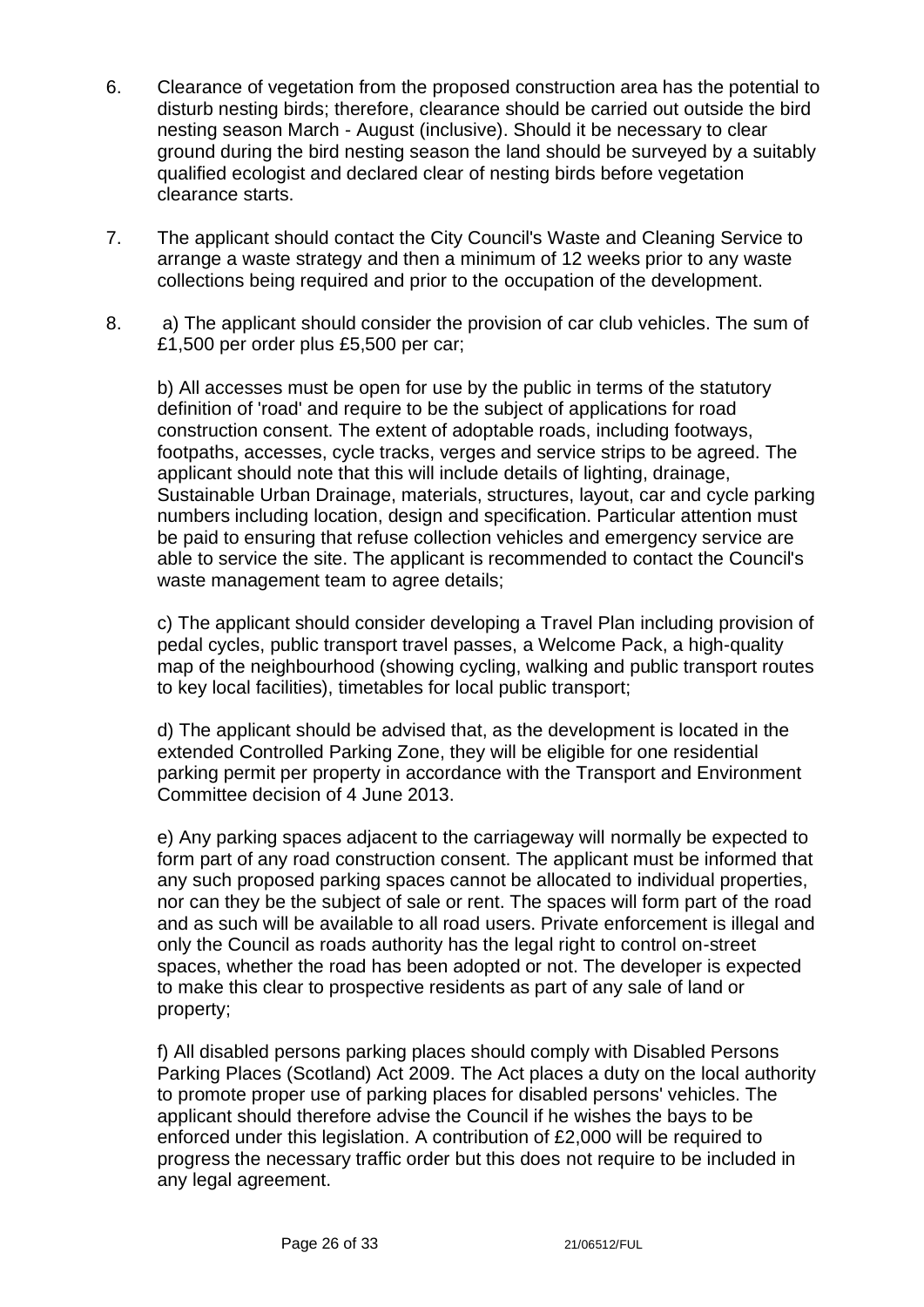All disabled persons parking places must comply with Traffic Signs Regulations and General Directions 2016 regulations or British Standard 8300:2009 as approved.

9. The applicant should note that the Council will not accept maintenance responsibility for underground water storage/attenuation;

10. Prior to the commencement of development, the development the applicant must obtain all relevant licences in relation to European Protected Species.

#### **Background Reading/External References**

To view details of the application go to the [Planning Portal](https://citydev-portal.edinburgh.gov.uk/idoxpa-web/applicationDetails.do?activeTab=summary&keyVal=R41P5BEWI1900)

**Further Information -** [Local Development Plan](https://www.edinburgh.gov.uk/local-development-plan-guidance-1/edinburgh-local-development-plan/1)

**Date Registered: 13 December 2021**

### **Drawing Numbers/Scheme**

01, 02A, 03-17,18A-39A, 40, 41A, 42-44, 45A-47A, 48

Scheme 2

**David Givan Chief Planning Officer PLACE The City of Edinburgh Council**

Contact: Christopher Sillick, Planning Officer E-mail:christopher.sillick@edinburgh.gov.uk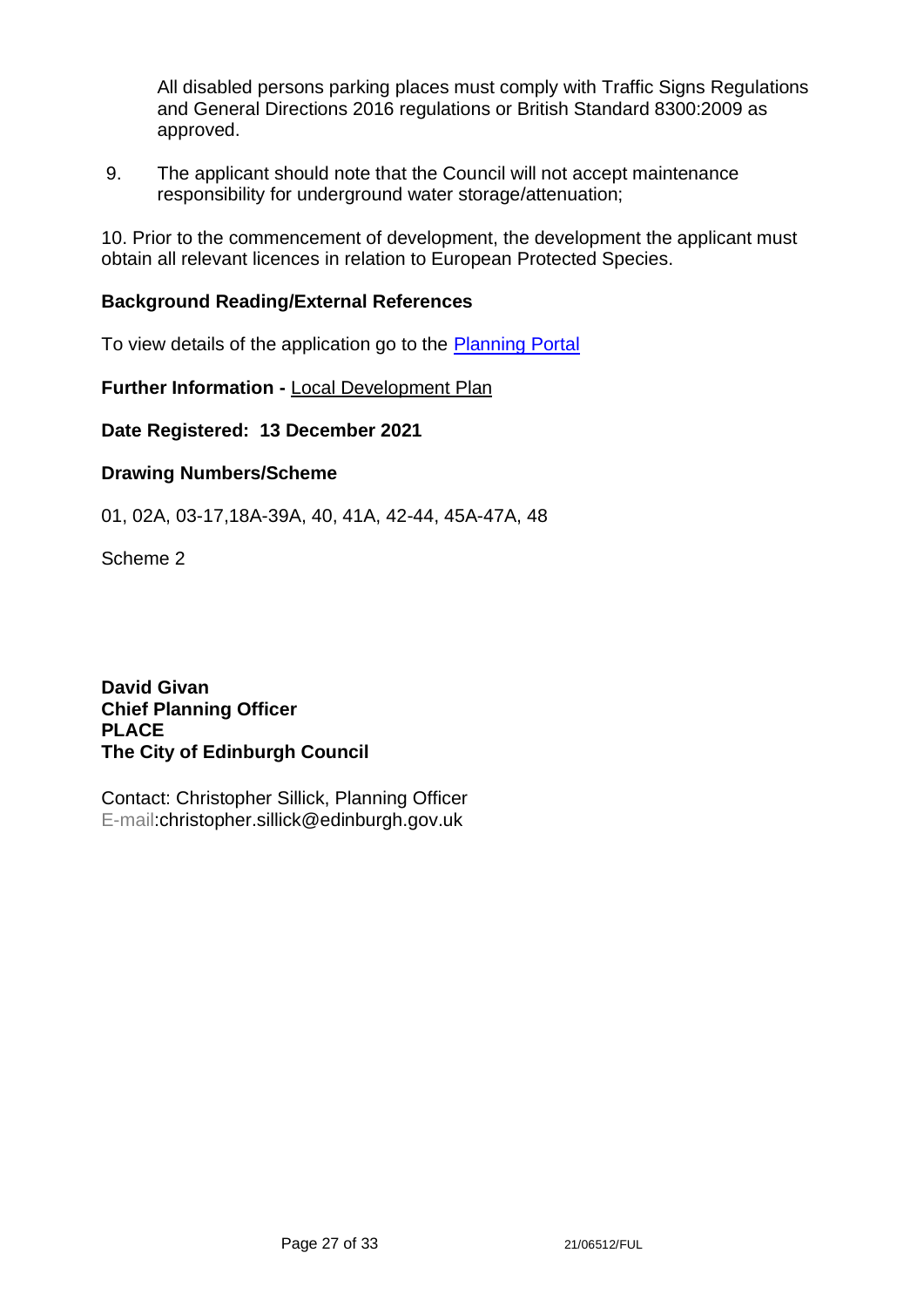### **Summary of Consultation Responses**

#### NAME: Environmental Protection

COMMENT: The applicant has submitted various supporting documents that have been assessed by Environmental Health. We have been involved with the development of this site since the pre-planning stage. The applicant has taken on board our original comments. They have submitted a local air quality impact assessment, details on heat and energy provisions, noise impact assessment and a ground investigation report.

The applicant has kept parking numbers down to a low level which is welcomed by Environmental Health. A total of 38 vehicle parking spaces will be provided comprising: 22 spaces in the basement car park, 10 surface spaces west of Learmonth Gardens and 6 surface spaces at the front of the building and accessed from Orchard Brae. This represents a reduction of 128 vehicle spaces compared with existing provision associated with the existing office development. All parking spaces will be private and for use only by residents of the development or people using the office space. Surface level spaces will be located on private land. This provision will include 7 charging points, this is the minimum requirement as per the Edinburgh Design Standards however the applicant advises that parking spaces not identified as having charging points to be future proofed for future installation. This will need to include the upfront installation of a power box where an electric supply will be terminated and space for electric metre provided. Cabling will need to be installed from these boxes to all the other car parking spaces with the cable termination point cleared marked. All 7 other chargers will need to be installed and operational prior to occupation. This will need to be with a minimum power output of 7KW (32AMP) type 2 sockets.

The applicant has confirmed that energy and heat demand will be met without the need for any fossil fuels. Air Source Heat Pumps via communal centralised plant will be utilised to provide heating and domestic hot water. Again, this is welcomed by Environmental Health, although we have had to be careful with any potential noise impacts created by centralised air sourced heat pumps. It is noted that the applicant has already addressed this and included noise mitigation measures to ensure potential noise from this plant will not adversely impact residential amenity.

The applicants supporting noise impact assessment has investigated possible noise impacts on the proposed development from plant and road traffic noise. The noise impact assessment has identified that acoustic mitigation measures will be required to mitigate the noise from road traffic. This will be in the form of upgraded acoustic glazing. Environmental Protection shall recommend a condition is attached to any consent to ensure that this mitigation is included. The specific plant proposed has not yet been selected but the noise consultant has confirmed that it will be capable achieving the required noise criteria (NR25) allowing for windows to be open.

The applicants noise impact assessment has provided general information on how the construction phase noise will not adversely impact neighbouring amenity. Similarly, the Air Quality report has also provided details on how emissions during the construction phase can be controlled. Environmental Protection shall recommend that the applicant produces a Construction Environment Management Plan (CEMP) that incorporates both these issue during the construction phase. This site is located near to existing residential properties and the construction phase will be over a year so this must be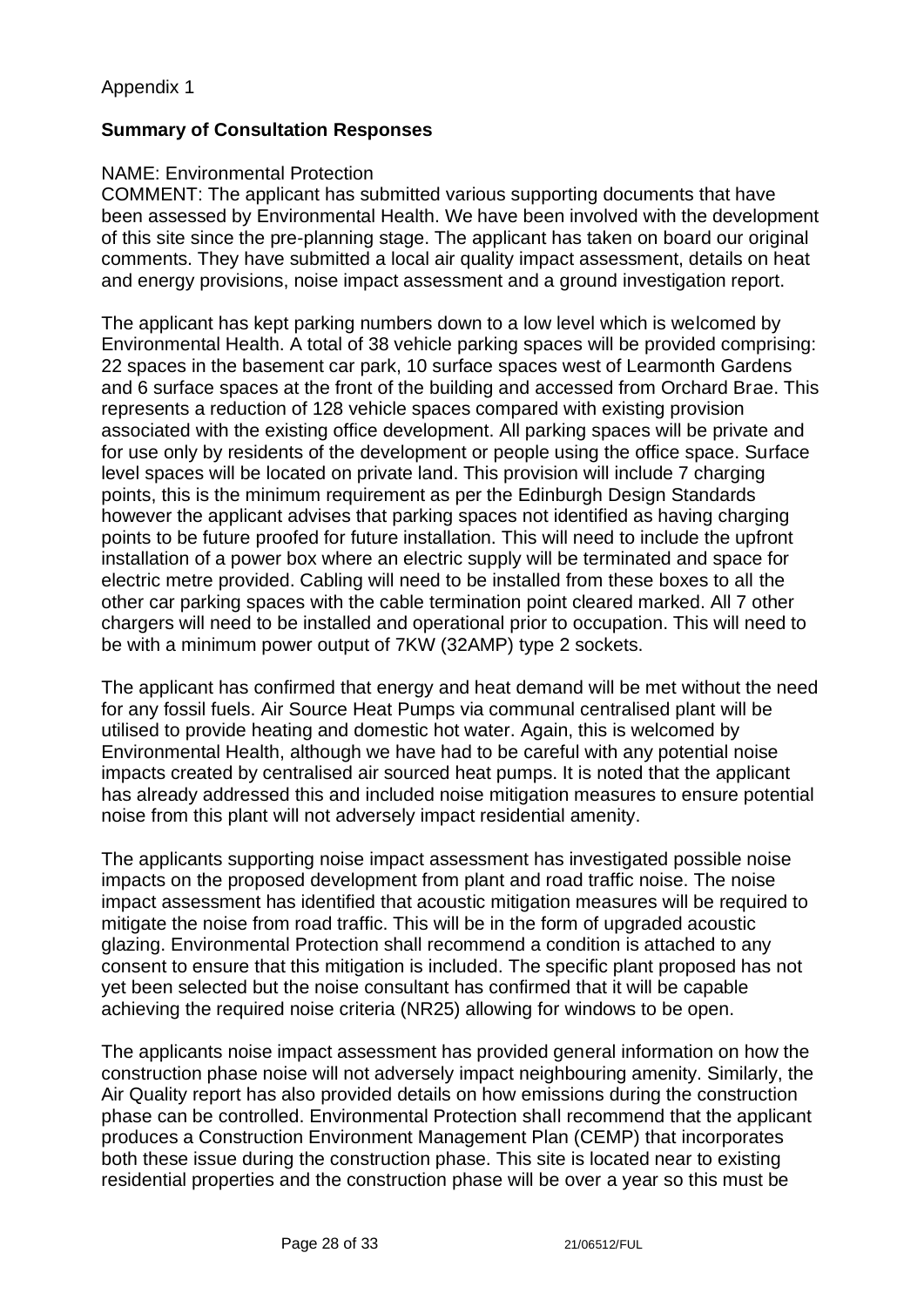carefully considered. Construction noise is already regulated by Environmental Health under the Control of Pollution Act. This permits construction noise Monday to Saturday between 7-7. The applicant will need to consider restricting these hours for noisy works further to ensure they limit the impacts. Communication with neighbours is critical during the construction phase. All the neighbours should be kept up-to-date with progress of the development and with specific noisy dusty operations highlighted. A point of contact should be made available for neighbours to call at any time they have concerns. An informative will be recommended to address this.

Ground conditions relating to potential contaminants in, on or under the soil as affecting the site will require investigation and evaluation, in line with current technical guidance such that the site is (or can be made) suitable for its intended new use/s. Any remediation requirements require to be approved by the Planning & Building Standards service. The investigation, characterisation and remediation of land can normally be addressed through attachment of appropriate conditions to a planning consent (except where it is inappropriate to do so, for example where remediation of severe contamination might not be achievable)

Environmental Protection offer no objections subject to the following conditions;

i) Prior to the commencement of construction works on site:

a) A site survey (including intrusive investigation where necessary) must be carried out to establish, either that the level of risk posed to human health and the wider environment by contaminants in, on or under the land is acceptable, or that remedial and/or protective measures could be undertaken to bring the risks to an acceptable level in relation to the development; and

b) Where necessary, a detailed schedule of any required remedial and/or protective measures, including their programming, must be submitted to and approved in writing by the Planning Authority.

ii) Any required remedial and/or protective measures shall be implemented in accordance with the approved schedule and documentary evidence to certify those works shall be provided for the approval of the Planning Authority.

2. The following noise protection measures to the proposed residential accommodation, as defined in the Noise report ITP Energised (Ref 4344 V1), dated 10/12/2021:

Glazing units with a minimum insulation value of 6/12/8.8mm double glazing shall be installed for the external doors and windows of the bedrooms and living areas highlighted in acoustic report and on drawing number (PL)251 dated 10/12/2021.

shall be carried out in full and completed prior to the development being occupied.

3. The residential parking space highlighted on drawing number Level 00 & level 02 as highlighted in section 6 Technical Issues of the Design and Access Statement dated 10/12/2021 shall be served by 7Kw (32amp) Type 2 electric vehicle charging sockets and shall be installed and operational in full prior to the development being occupied.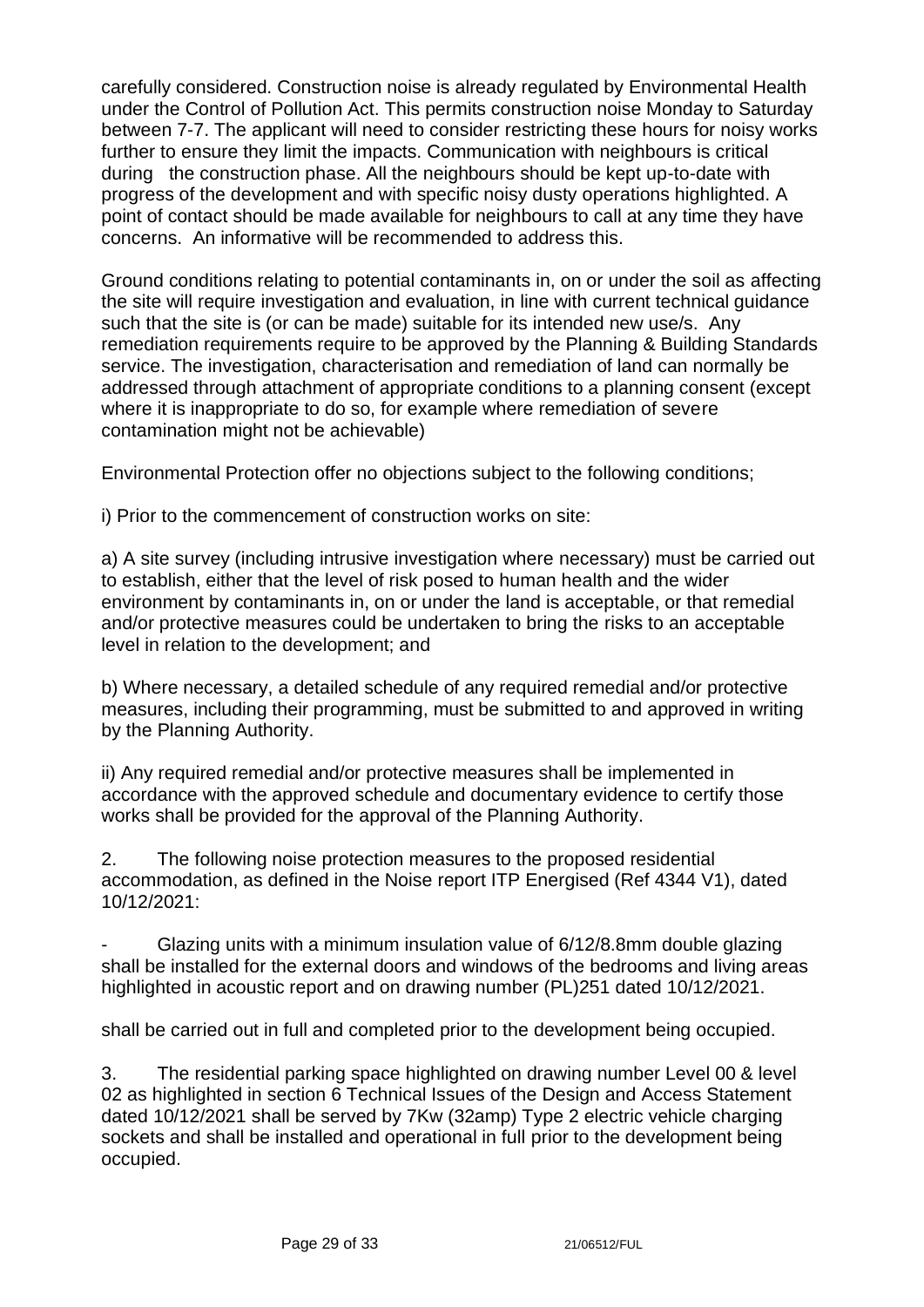4. All remaining residential parking spaces shall be served by a minimum 3 Kw (16 amp three pin plug) with an optional upgrade to 7Kw (32amp) Type 2 electric vehicle charging sockets. These must be installed and operational in full prior to the development being occupied.

Informative

1. Construction Mitigation

The applicant shall produce a CEMP that highlights how they will minimise impacts on the surrounding amenity during the construction phase.

a) All mobile plant introduced onto the site shall comply with the emission limits for off road vehicles as specified by EC Directive 97/68/EC. All mobile plant shall be maintained to prevent or minimise the release of dark smoke from vehicle exhausts. Details of vehicle maintenance shall be recorded.

b) The developer shall ensure that risk of dust annoyance from the operations is assessed throughout the working day, taking account of wind speed, direction, and surface moisture levels. The developer shall ensure that the level of dust suppression implemented on site is adequate for the prevailing conditions. The assessment shall be recorded as part of documented site management procedures.

c) Internal un-surfaced temporary roadways shall be sprayed with water at regular intervals as conditions require. The frequency of road spraying shall be recorded as part of documented site management procedures.

d) Surfaced roads and the public road during all ground works shall be kept clean and swept at regular intervals using a road sweeper as conditions require. The frequency of road sweeping shall be recorded as part of documented site management procedures.

e) All vehicles operating within the site on un-surfaced roads shall not exceed 15mph to minimise the re-suspension of dust.

f) Where dust from the operations are likely to cause significant adverse impacts at sensitive receptors, then the operation(s) shall be suspended until the dust emissions have been abated. The time and duration of suspension of working and the reason shall be recorded.

g) This dust management plan shall be reviewed monthly during the construction project and the outcome of the review shall be recorded as part of the documented site management procedures.

h) No bonfires shall be permitted. DATE:

NAME: Transportation Planning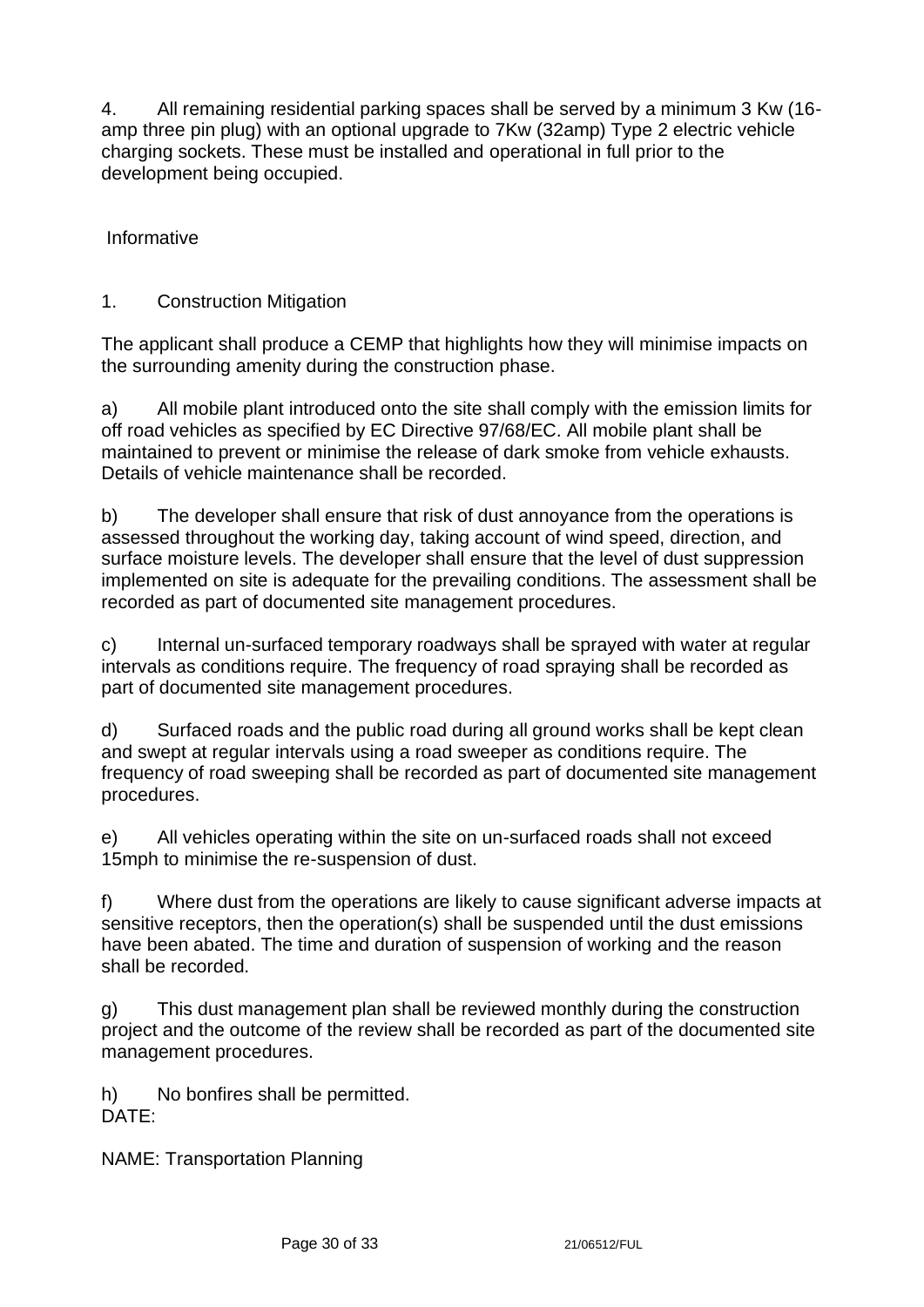COMMENT: No objections to the application subject to the following being included as conditions or informatives as appropriate:

1. The proposed semi-vertical cycle parking is not considered appropriate. The applicant should be required to provide cycle parking in compliance with the Edinburgh Street Design

Guidance Cycle Parking Factsheet;

2. The applicant should be required to provide a minimum of 4 electric vehicle charging points (1 in 6 spaces);

3. The applicant should consider the provision of car club vehicles. The sum of £1,500 per order plus £5,500 per car;

4. All accesses must be open for use by the public in terms of the statutory definition of 'road' and require to be the subject of applications for road construction consent. The extent of adoptable roads, including footways, footpaths, accesses, cycle tracks, verges and service strips to be agreed. The applicant should note that this will include details of lighting, drainage, Sustainable Urban Drainage, materials, structures, layout, car and cycle parking numbers including location, design and specification. Particular attention must be paid to ensuring that refuse collection vehicles and emergency service are able to service the site. The applicant is recommended to contact the Council's waste management team to agree details;

5. The applicant should note that the Council will not accept maintenance responsibility for underground water storage / attenuation;

6. The applicant should consider developing a Travel Plan including provision of pedal cycles, public transport travel passes, a Welcome Pack, a high-quality map of the neighbourhood (showing cycling, walking and public transport routes to key local facilities), timetables for local public transport;

7. The applicant should be advised that, as the development is located in the extended Controlled Parking Zone, they will be eligible for one residential parking permit per property in accordance with the Transport and Environment Committee decision of 4 June 2013.

8. Any parking spaces adjacent to the carriageway will normally be expected to form part of any road construction consent. The applicant must be informed that any such proposed parking spaces cannot be allocated to individual properties, nor can they be the subject of sale or rent. The spaces will form part of the road and as such will be available to all road users. Private enforcement is illegal and only the Council as roads authority has the legal right to control on-street spaces, whether the road has been adopted or not. The developer is expected to make this clear to prospective residents as part of any sale of land or property;

9. All disabled persons parking places should comply with Disabled Persons Parking Places (Scotland) Act 2009. The Act places a duty on the local authority to promote proper use of parking places for disabled persons' vehicles. The applicant should therefore advise the Council if he wishes the bays to be enforced under this legislation. A contribution of £2,000 will be required to progress the necessary traffic order but this does not require to be included in any legal agreement. All disabled persons parking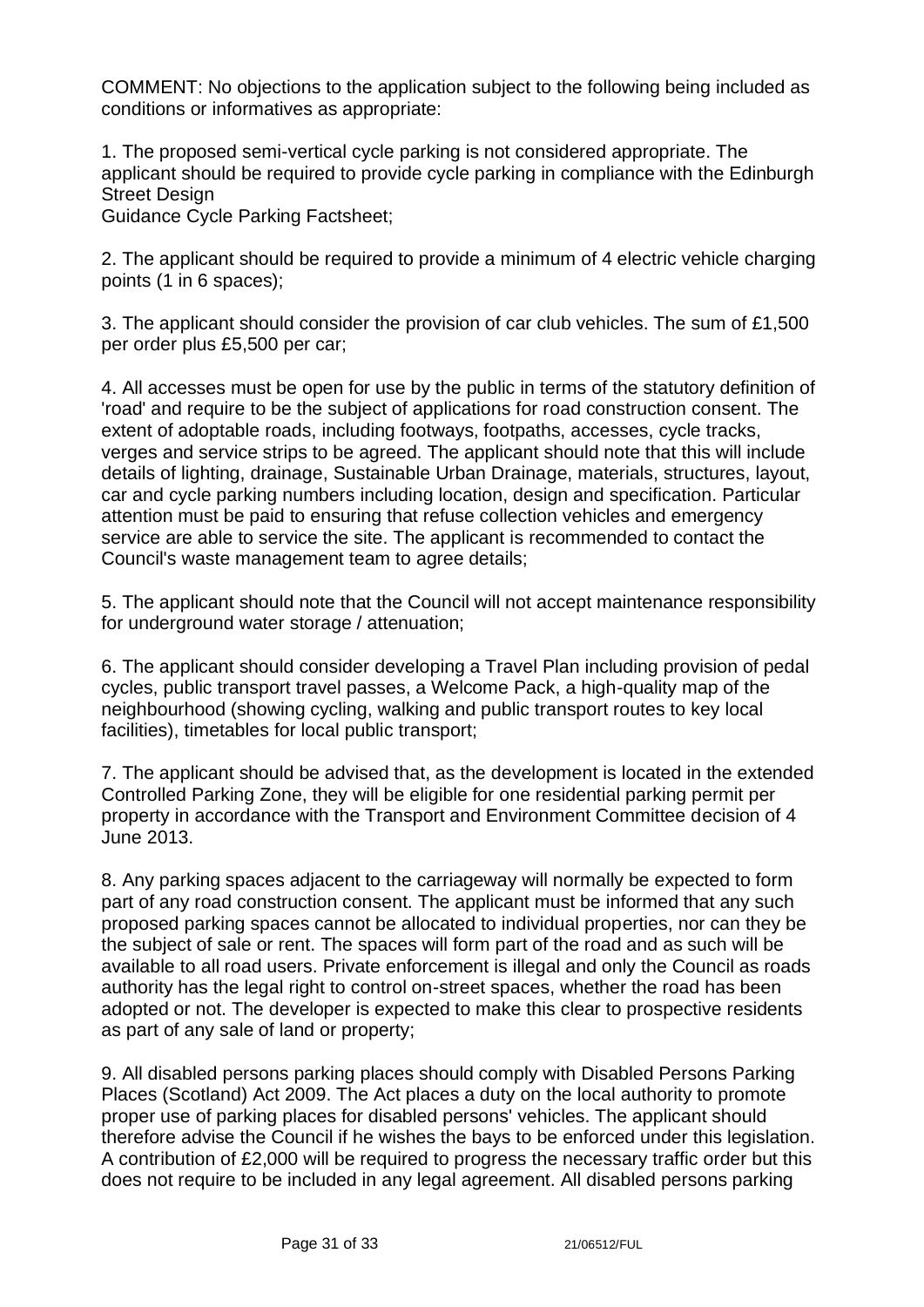places must comply with Traffic Signs Regulations and General Directions 2016 regulations or British Standard 8300:2009 as approved.

### Note:

The proposed 365 cycle parking spaces and 22 car parking spaces are considered acceptable. There are 166 car parking spaces currently on site. DATE: 10 March 2022

#### NAME: Flood Planning

COMMENT: we would typically request culvert investigations are conducted prior to determination. However, if not possible in this instance we are happy to proceed with the investigations conditioned. The applicant should be aware that the proposals may have to change and repair and maintenance works may be necessary to enable the development. This application can proceed to determination, with the following comments noted:

1. Further investigation is required for the upstream extent of the culvert. If grubbing up the culvert at the site, a new culvert should be constructed to continue to accommodate the existing upstream flows. For clarity, this culvert should be repaired/replaced regardless of the existing upstream flows as presence of the culvert may enable additional upstream surface water separation of flows into the culvert in the future - to reduce surface water flows within the combined network.

2. The downstream extent of the culvert should also be further investigated. We would request that the further investigation work and pipe remedial work is undertaken as soon as possible to better inform the drainage plans, prior to construction.

# DATE:

#### NAME: Affordable Housing

COMMENT: The applicant has made a commitment to provide 25% on site affordable housing and this will be secured by a Section 75 Legal Agreement. This approach which will assist in the delivery of a mixed sustainable community:

o The applicant has submitted an "Affordable Housing Statement", setting out their approach to the following points and which will be a public document available on the City of Edinburgh Council's Planning Portal.

o The applicant will be required to enter into a Section 75 legal agreement to secure the affordable housing element of this proposal

o The applicant is required to agree with the Council the tenure type of the affordable homes prior to commencement of the construction any market homes.

o The applicant entered into an early dialogue the Council to identify a Registered Social Landlord (RSL) to deliver the affordable housing on site

-The affordable housing includes a variety of house types and sizes which are representative of the provision of homes across the wider site.

o In the interests of delivering mixed, sustainable communities, the affordable housing policy units are expected to be identical in appearance to the market housing units o The affordable homes should be designed and built to the RSL design standards and requirements.

DATE: